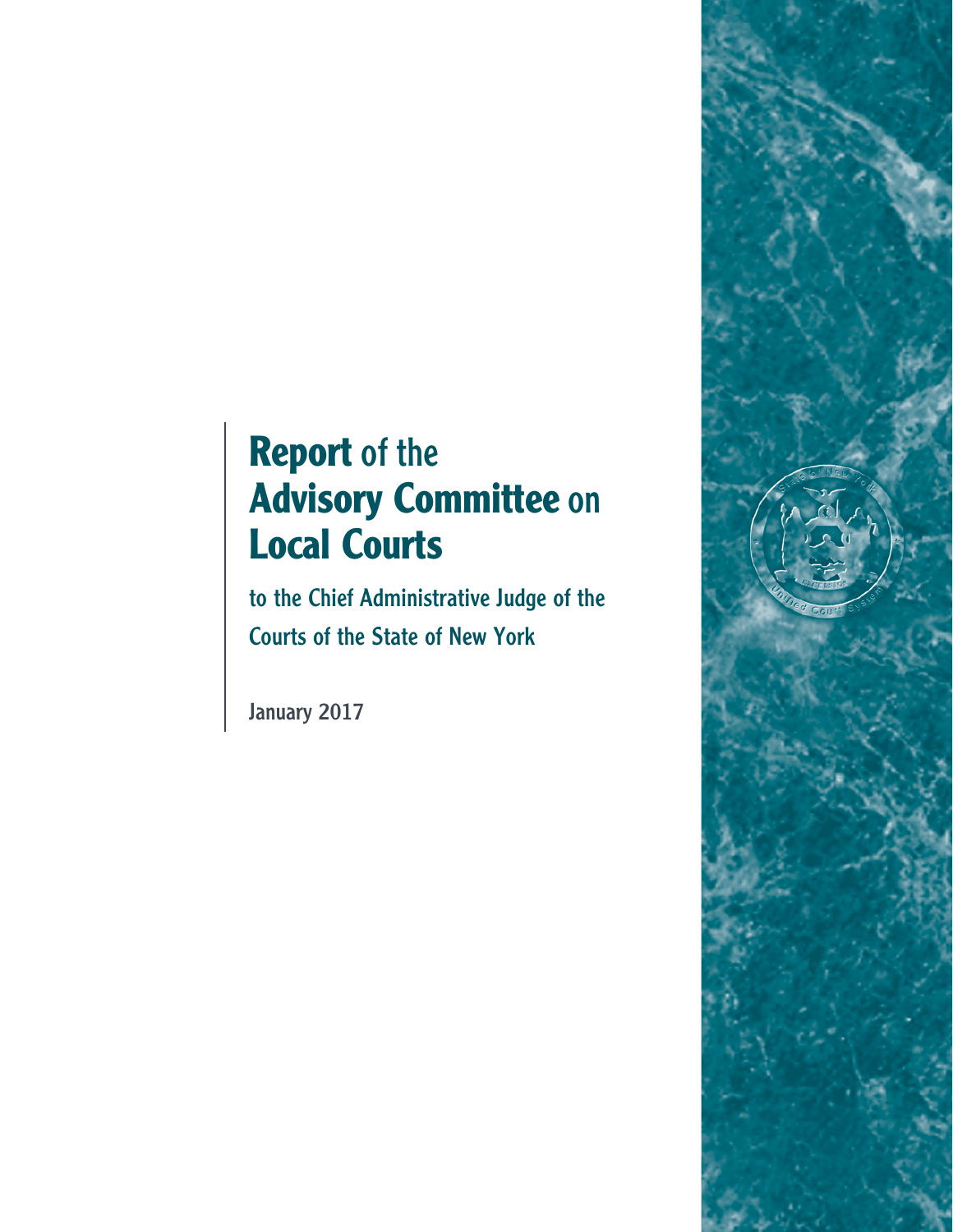# **TABLE OF CONTENTS**

|    |                                                                                                                                                                                               | $\mathbf{1}$ |
|----|-----------------------------------------------------------------------------------------------------------------------------------------------------------------------------------------------|--------------|
|    |                                                                                                                                                                                               | 6            |
| 1. | Requiring Open File Discovery in Prosecutions of Alcohol<br>And Drug Related offenses under the Vehicle & Traffic Law<br>$(CPL 240.15$ [new])                                                 | 6            |
|    |                                                                                                                                                                                               | 8            |
| 1. | Increasing the Permissible Term of Imprisonment of<br>a "Split Sentence"                                                                                                                      | 8            |
| 2. | Authorizing Courts to Render Default Judgments for Failure to<br>Appear in Court on Charge of Unlawful Possession of Alcohol<br>With Intent to Consume By Persons Under the Age of Twenty-One | 10           |
| 3. | Perfecting Appeals from Local Criminal Courts Based on<br>Mechanical or Electronic Recordings                                                                                                 | 14           |
| 4. | <b>Extending to Probation Departments and Courts Outside</b><br>New York City Waiver of Pre-sentence Investigations and<br><b>Reports in Certain Cases</b>                                    | 18           |
| 5. | Fine and Conditional Discharge Upon Conviction for<br>Driving While Ability Impaired                                                                                                          | 20           |
| 6. | Authorizing Judicial Hearing Officers to Accept Certain Guilty Pleas                                                                                                                          | 22           |
| 7. | Expanding Statewide the Current Authority for Single-Judge<br><b>Trials in B Misdemeanor Cases</b>                                                                                            | 25           |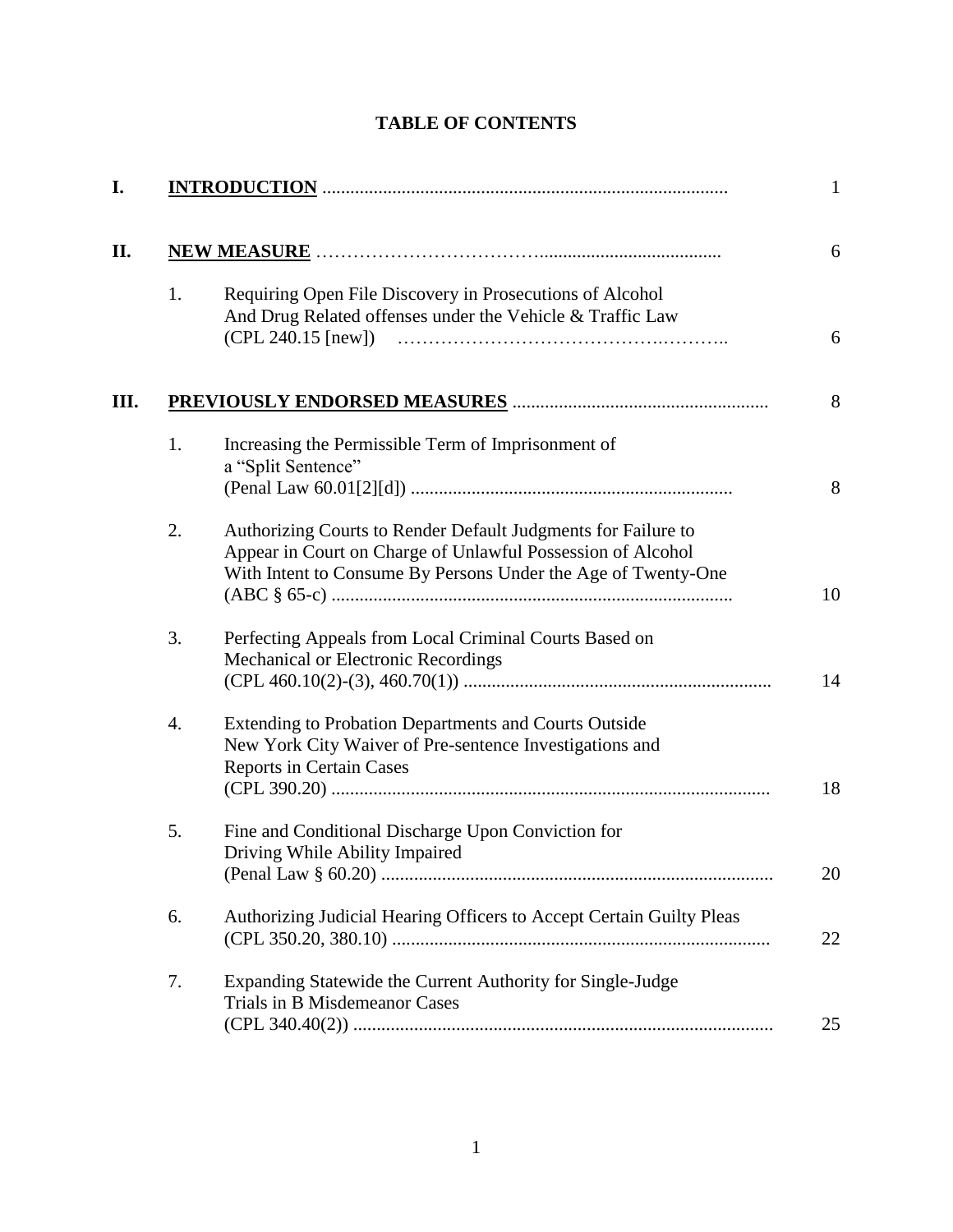|     | 8. | Sealing Court Records of Action Dismissed on Motion<br>of Prosecutor                                                   | 27 |
|-----|----|------------------------------------------------------------------------------------------------------------------------|----|
|     | 9. | Dangerous Dog Proceedings: Providing Courts with Discretion<br>to Direct Seizure of a Dog after an Evidentiary Hearing | 30 |
| IV. |    |                                                                                                                        | 33 |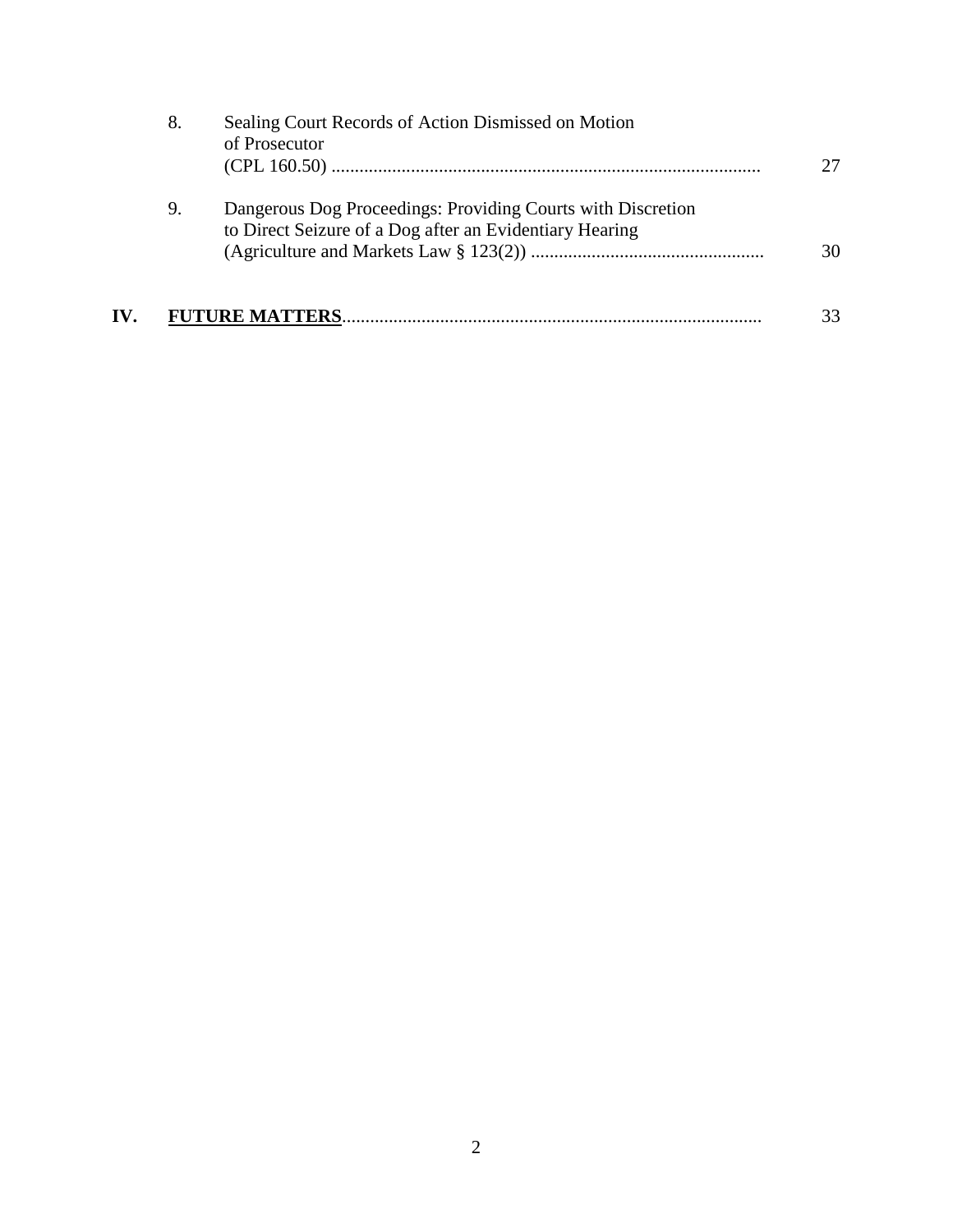## **I. INTRODUCTION**

The Local Courts Advisory Committee is one of five standing advisory committees established by the Chief Administrative Judge of the Courts pursuant to Judiciary Law § 212(1)(q). The Committee advises the Chief Administrative Judge on legal and operational issues relating to the New York City Civil Court, New York City Criminal Court, District Courts on Long Island, City Courts outside New York City, and Town and Village Courts. The Committee is comprised of judges, clerks and attorneys serving and practicing in the abovenamed courts. It serves as a liaison with the professional associations of the judges and clerks of these courts, and coordinates its actions and recommendations with other advisory committees established by the Chief Administrative Judge. In addition to its legislative program, the Committee reviews and makes recommendations concerning existing court policies, rules and forms. During 2016 the Committee again reviewed and commented on a wide range of issues affecting the local courts.

The Legislature passed and the Governor signed a measure to authorize off-hours arraignment parts in counties outside the City of New York (L. 2016, c. 492), a proposal similar to one of the Committee's 2016 recommended measures which proposed a broadening of the jurisdiction of a local Criminal Court to arraign an accused when another local Criminal Court in the county is unavailable (CPL §§ 100.55; 120.90; 140.20; Judiciary Law § 212).

This Annual Report for 2017 contains ten measures developed on the basis of the Committee's studies, examination of decisional law, and suggestions received from the bench and bar.

## **New Proposals**

The Committee remains committed to submitting a streamlined, high-priority list of legislative and rule making measures. This year the Committee is again recommending ten measures, one of which is new. The Committee recommends the enactment of a new CPL

3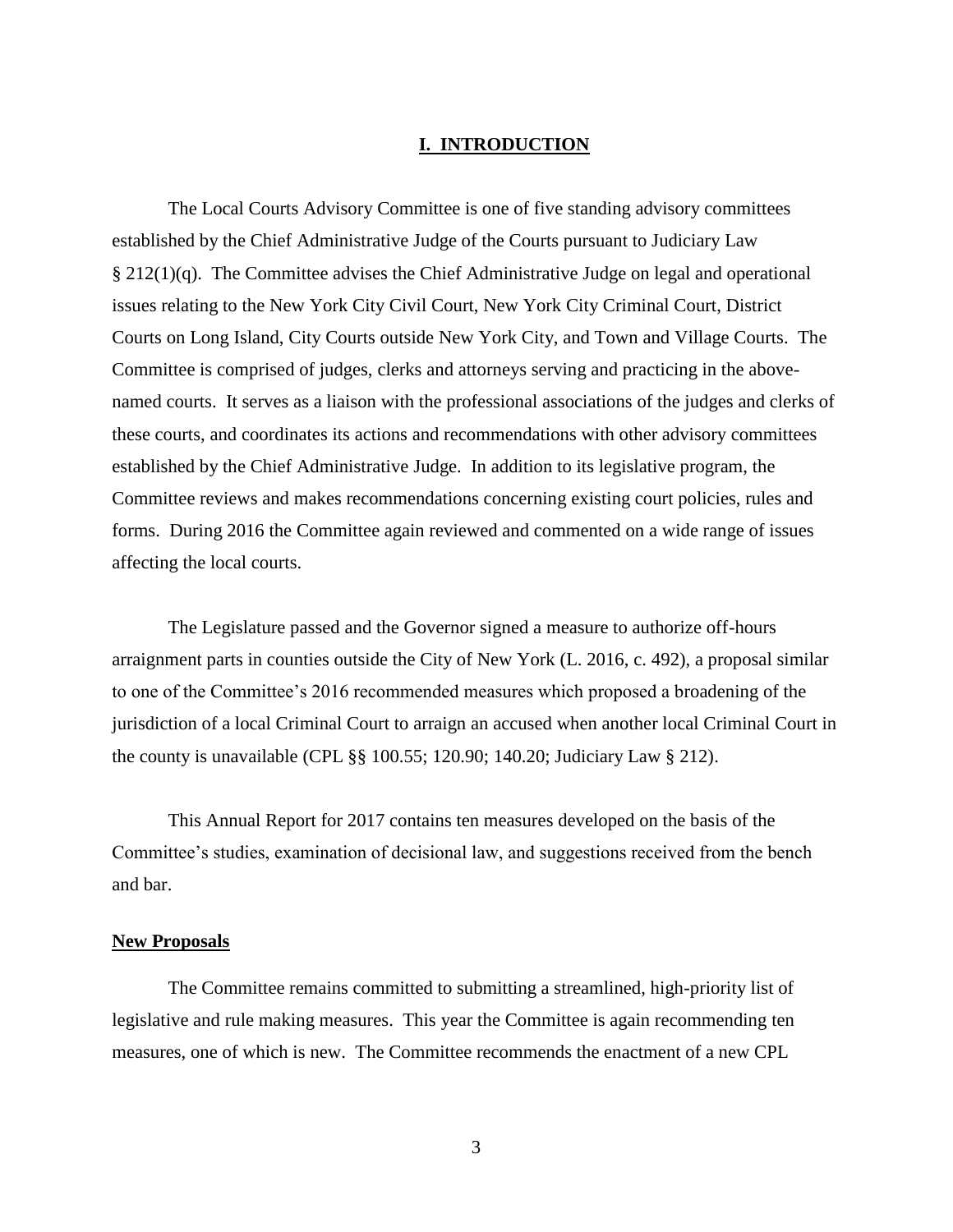§ 240.15 to require open file discovery in prosecutions of alcohol and drug related offenses under the Vehicle and Traffic Law.

The Committee recommends an amendment of Penal Law  $\S$  60.01(2)(d) that would increase from 60 days to 90 days the maximum period of incarceration that may be served in conjunction with a sentence of probation or conditional discharge for a Class A misdemeanor. The Committee believes this measure would provide judges with greater discretion in sentencing, give prosecutors greater flexibility in plea bargaining, and enable more defendants to benefit from the rehabilitative options available through probation.

The Committee continues to recommend a proposal relating to persons who fail without justification to appear in court to answer charges of unlawful possession of alcohol. The proposal would amend Alcoholic Beverage Control Law § 65(c) by authorizing courts to render civil default judgments for unjustified failure to appear in court on a charge of under-age possession of alcohol. This measure would promote the goal of discouraging underage drinking without requiring the harsher consequences that may flow from suspension of a driver's license under the Vehicle and Traffic Law.

## **Priorities**

The Committee's program for 2017 focuses on initiatives that, if enacted, would promote more effective, comprehensive adjudication, improve court efficiency, and reduce litigation cost and delay across multiple areas of practice. The Committee proposes amendments of the Criminal Procedure Law to allow appeals from local criminal courts to intermediate appellate courts based on certified transcripts of audio recordings rather than antiquated affidavits of errors; allow all local criminal courts rather than the New York City Criminal Court only to hold single-judge trials in B misdemeanor cases; allow for waiver of pre-sentence investigation reports in all local criminal courts (rather than the New York City Criminal Court only) where a negotiated sentence of imprisonment for a term of one year or less is mutually agreed upon by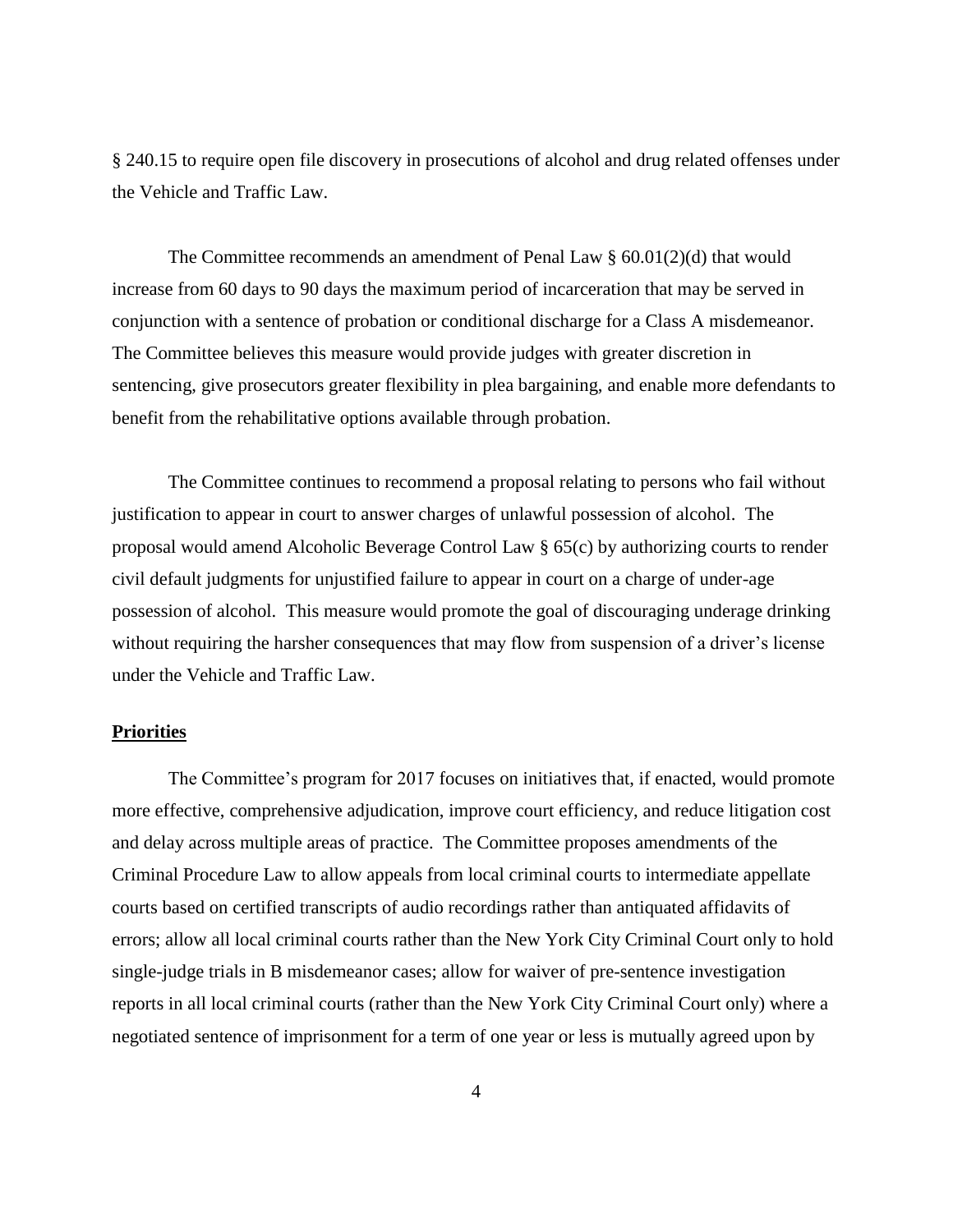the parties, with the consent of the judge, and no sentence of probation is imposed; and, authorize Judicial Hearing Officers to accept certain guilty pleas.

In order to improve the administration of justice, address the collateral consequences of court proceedings, and promote offender accountability, the Committee recommends measures to authorize the sealing of court records in a criminal matter where the charges are dismissed on the People's motion; and, to authorize the imposition of the sentence of a fine and conditional discharge upon conviction for the offense of driving while impaired.

The Committee expresses its advance appreciation to the Legislature and the Administrative Board of the Courts for considering this Annual Report, and welcomes comments and suggestions from the Legislature, the Judiciary, the Bar and the public concerning issues that arise in the local courts. Comments and suggestions may be addressed throughout the year to:

> Holly Nelson Lütz, Counsel Local Courts Advisory Committee Office of Court Administration 4 ESP, Suite 2001 Empire State Plaza Albany, New York 12223 hlutz@nycourts.gov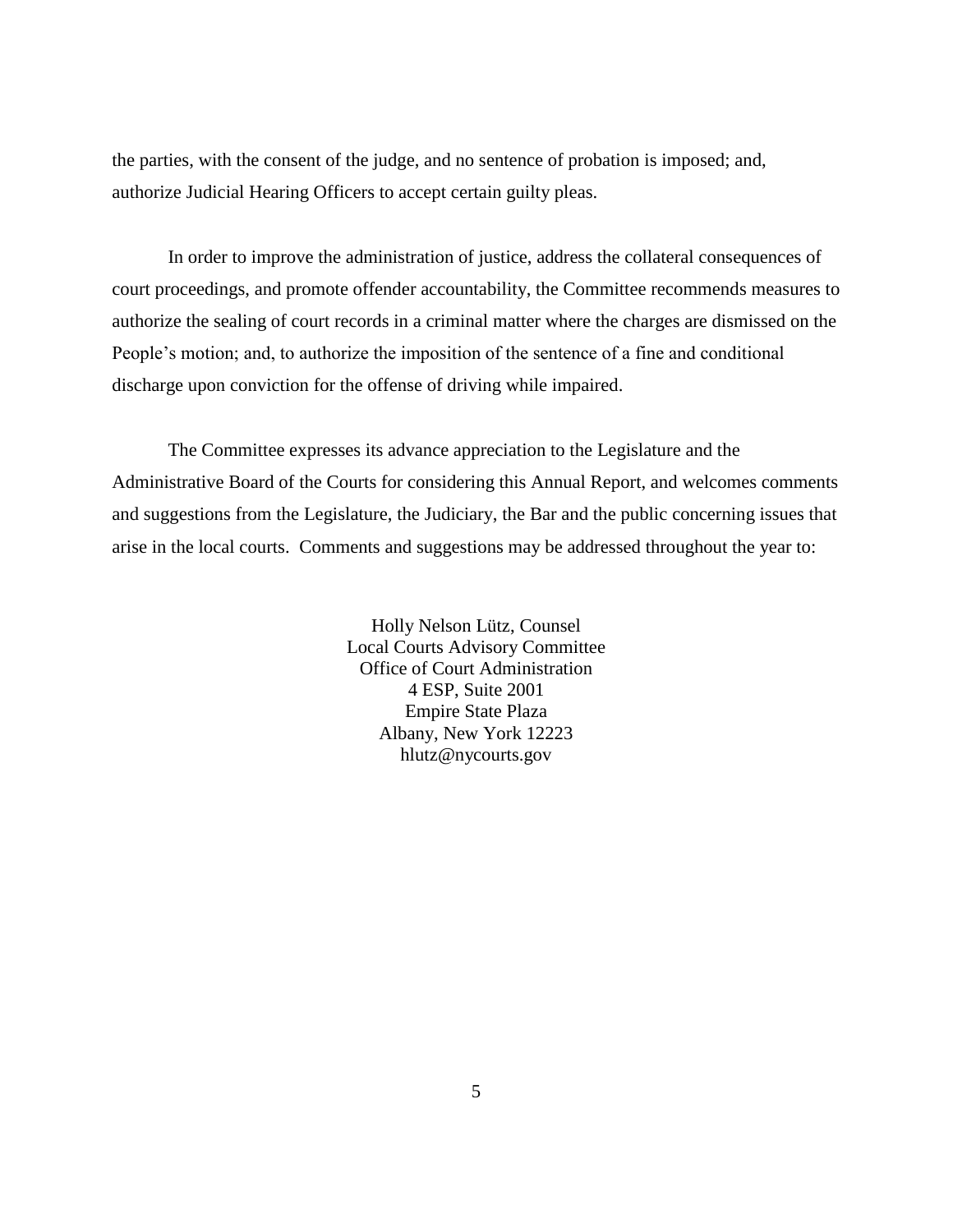#### **II. NEW MEASURE**

# 1. Requiring Open File Discovery in Prosecutions of Alcohol and Drug Related offenses under the Vehicle & Traffic Law (CPL § 240.15 [new])

The Committee recommends addition of a new section 240.15 to the Criminal Procedure Law to require open file discovery strictly limited to prosecutions of alcohol and drug related offenses under Article 31 of the Vehicle and Traffic Law. The new statute would require that the offense of DWI be the highest offense charged. This measure would require exchange without demand of all material and written information in the possession of either the defendant or prosecutor not otherwise protected or privileged under rule, statute or other law within 30 days of the commencement of a criminal action. Materials received after the 30 days has expired are required to be exchanged within 5 days of receipt.

It has been brought to the attention of the Committee that open file discovery for cases commenced charging offenses under Article 31 is working well today in practice in counties of diverse size and population across the state, including Nassau, Kings, Suffolk and Wyoming Counties. In these counties demonstrable benefits in stimulating plea agreements and eliminating delays have been achieved. Improvements in standards and goals are achieved for the court system. The Committee believes that statewide mandate of such practice is now appropriate and timely. The Committee urges adoption of this measure to expand upon the improvements available from limited open file, reciprocal discovery to defendants, prosecutors and the court system alike.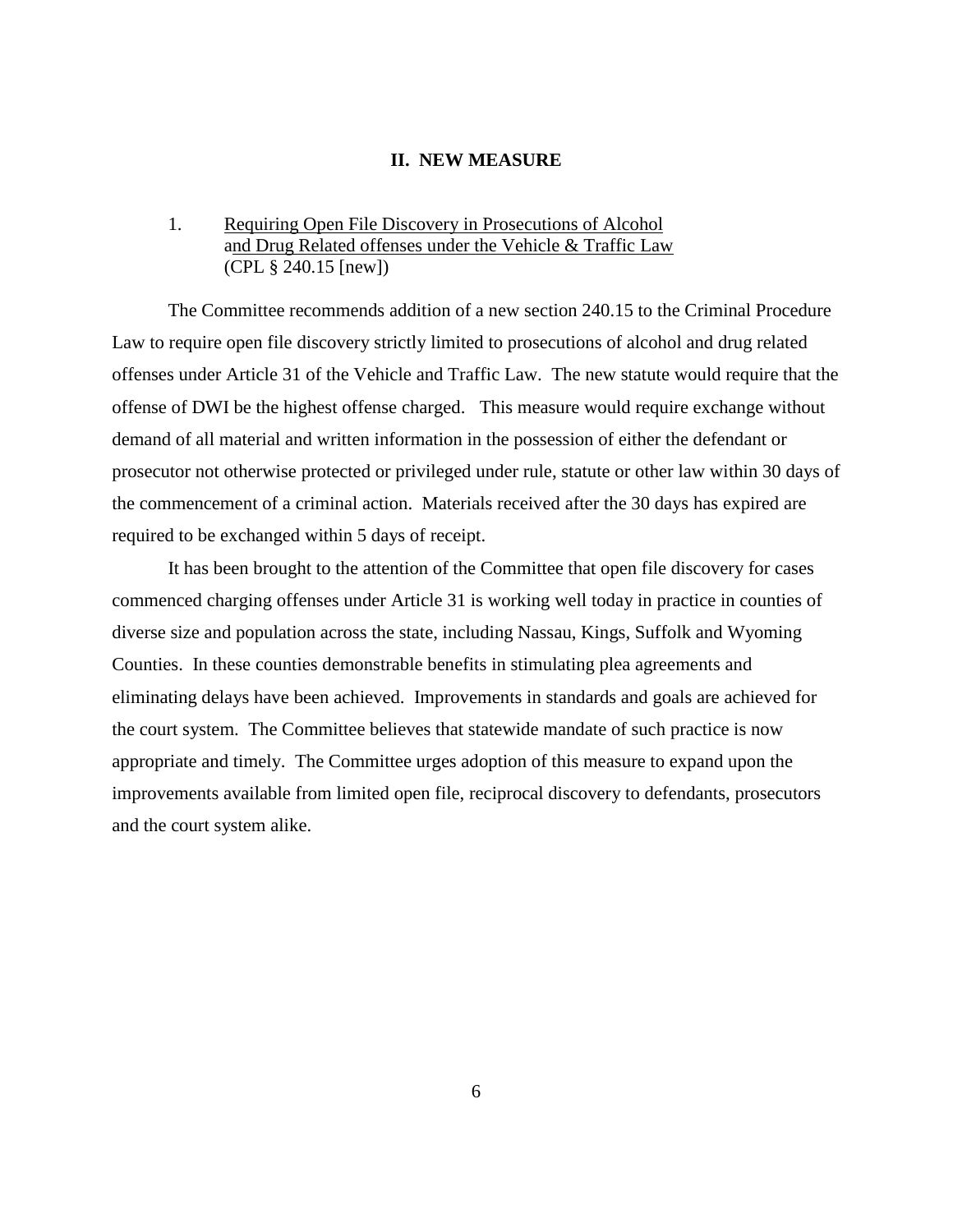#### Proposal

AN ACT to amend the criminal procedure law, in relation to discovery in alcohol and drug related offenses under the vehicle and traffic law

The People of the State of New York, represented in Senate and Assembly, do enact as follows:

Section 1. The criminal procedure law is amended by adding a new section 240.15 to read as follows:

§ 240.15. Discovery: open file, limited to prosecutions of alcohol and drug related offenses under the vehicle and traffic law. Within 30 days of the commencement of a criminal action charging a defendant with an offense or offenses the most serious being an offense under article 31 of the vehicle and traffic law, all material or written reports or documents in the possession of either the defendant or the prosecutor, not privileged or otherwise protected by rule, statute or other law, shall be exchanged between the defendant and the prosecutor without demand therefore. Such material or written reports or documents received after the expiration of the 30 day period shall be exchanged within 5 days of receipt. Such material or written reports or documents shall include but are not limited to any written report or testimony of a police officer, statements of a defendant, statements, names and addresses of witnesses, any physical examination, scientific tests or experiments, results of laboratory reports or testing reports or any portion thereof.

§ 2. This act shall take effect 90 days after the date on which it shall have become law and shall apply to criminal actions commenced on or after that date.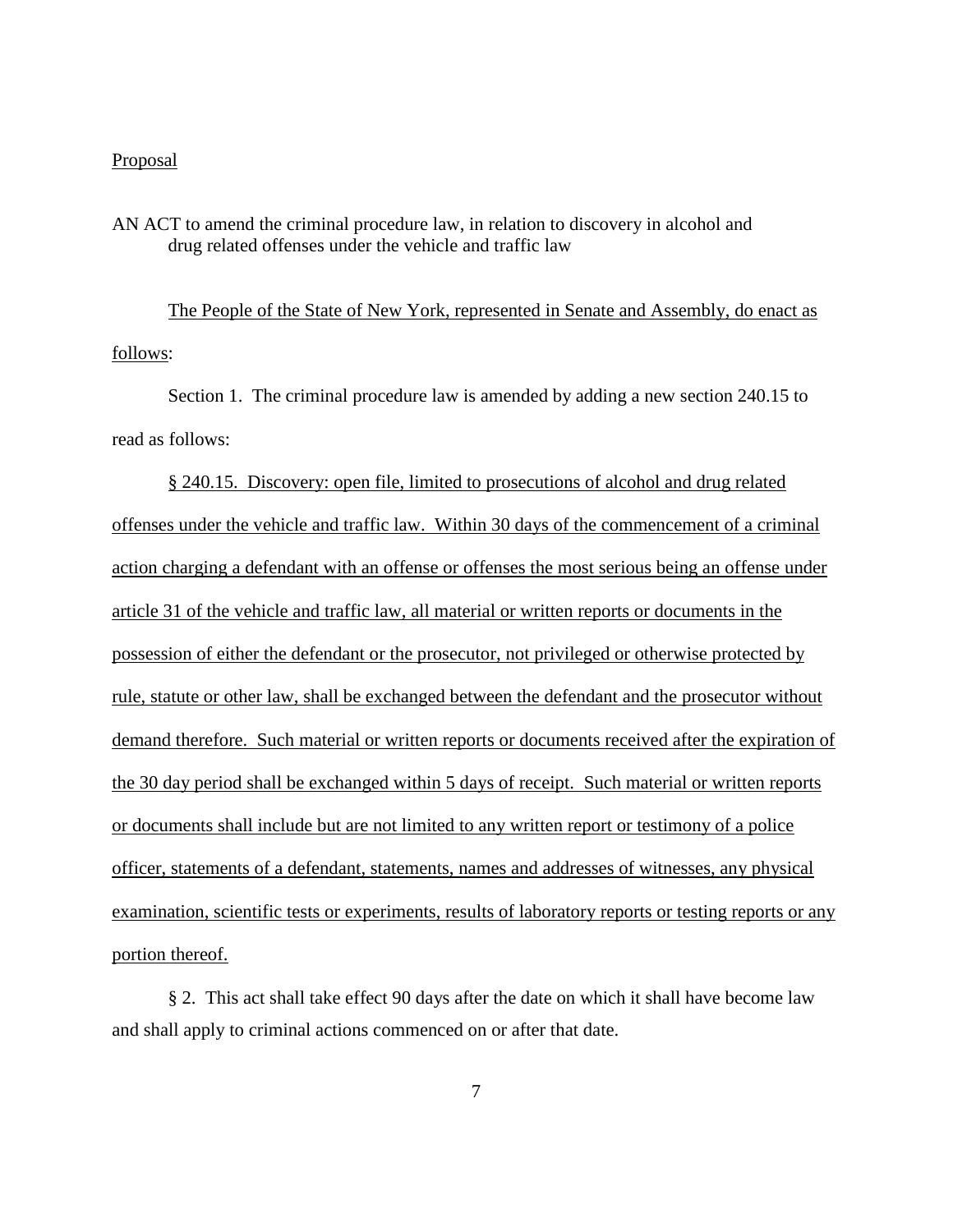### **III. PREVIOUSLY ENDORSED MEASURES**

# 1. Increasing the Permissible Term of Imprisonment of a "Split Sentence" (Penal Law §60.01[2][d])

This measure would authorize an increase in the maximum jail sentence – from 60 days to 90 days – that may be imposed for a misdemeanor conviction where there is a concurrent sentence of jail plus probation or conditions, i.e., a "split sentence." Penal Law 60.01(2)(d) authorizes a court to impose a split sentence of up to a maximum of 60 days in jail for a misdemeanor, along with a term of probation, which together cannot exceed the authorized term of probation as set forth in Penal Law § 65.00(3). See People v Zephrin, 14 NY3d 296, 299-300 (2010).

The "split sentence" option of Penal Law  $\S 60.01(2)(d)$  provides for an important sentencing alternative in those cases where neither a "straight" jail term nor a supervisory sentence is considered appropriate by itself. Unfortunately, however, there are many cases where the judge at sentencing or the prosecutor during plea negotiations may feel constrained to reject the "split sentence" in favor of straight imprisonment because they are uncomfortable with sentencing the defendant to only 60 days in jail. This works to deprive many defendants, especially in drug treatment and other specialty courts, of the beneficial rehabilitative options available through probation. The Committee believes that "split sentences" would be utilized more widely if judges had the discretion to impose a jail term of up to 90 days as part of the overall split sentence, and that fewer prosecutors would insist on long sentences of straight jail time if there was an option of combining probation with a jail term of 90 days instead of only 60 days. In the Committee's view, sentencing a defendant with an underlying problem like drug addiction to a split sentence of 90 days plus probation generally produces better results than sentencing the defendant to a longer term of straight jail time without the benefits and rehabilitative options available through probation.

In order to effectuate the foregoing goals, this measure would amend Penal Law § 60.01(2)(d) to increase, from 60 days to 90 days, the maximum period of incarceration that may be served in conjunction with a sentence of probation or conditional discharge for a Class A misdemeanor.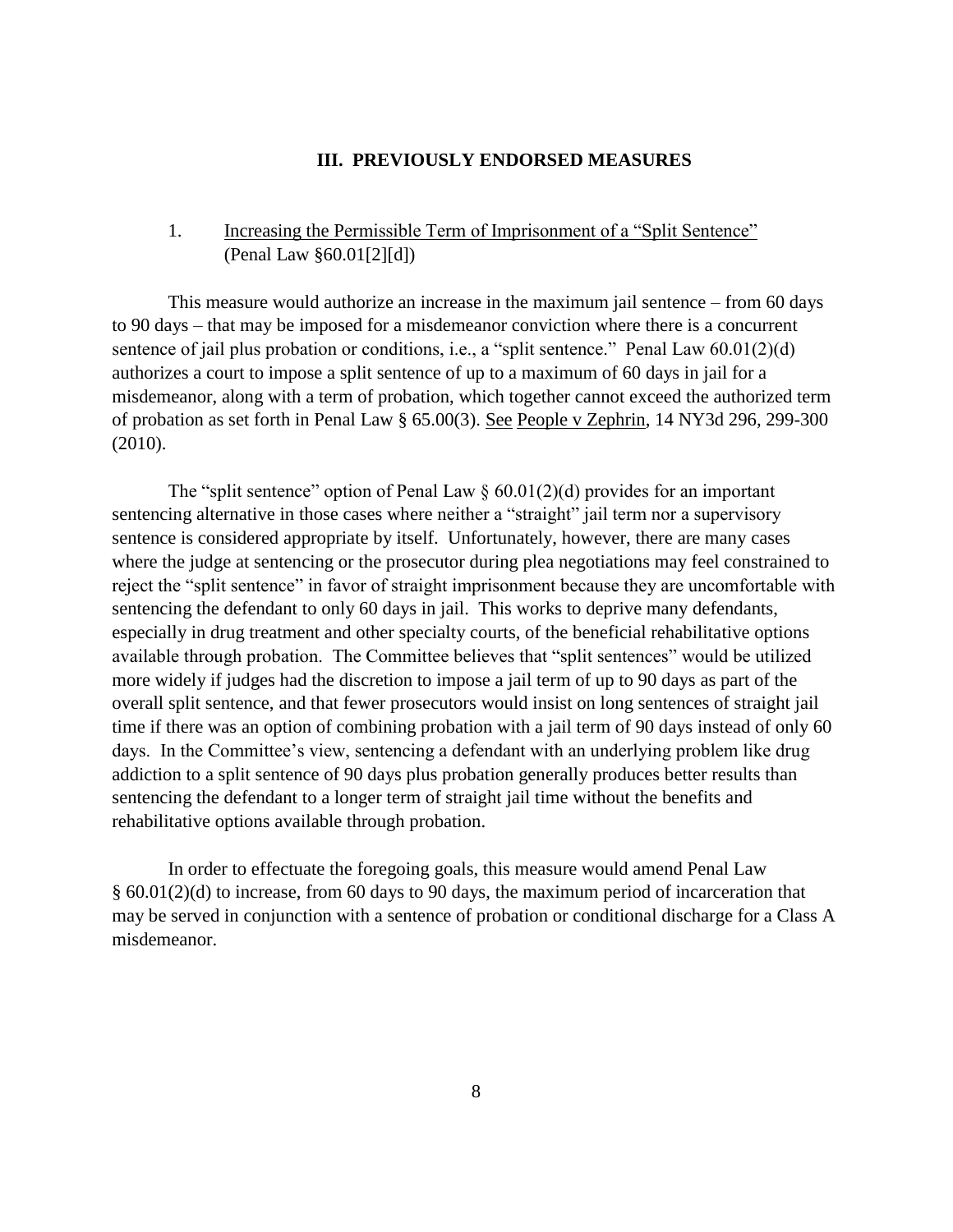#### **Proposal**

# AN ACT to amend the penal law, in relation to revocable sentences of probation or conditional discharge and imprisonment

The People of the State of New York, represented in Senate and Assembly, do enact as follows:

Section 1. Paragraph (d) of subdivision 2 of section 60.01 of the penal law is amended to read as follows:

(d) In any case where the court imposes a sentence of imprisonment not in excess of sixty days[,] for a class B misdemeanor, or not in excess of ninety days for a class A misdemeanor, or not in excess of six months for a felony or in the case of a sentence of intermittent imprisonment not in excess of four months, it may also impose a sentence of probation or conditional discharge provided that the term of probation or conditional discharge together with the term of imprisonment shall not exceed the term of probation or conditional discharge authorized by article sixty-five of this chapter. The sentence of imprisonment shall be a condition of and run concurrently with the sentence of probation or conditional discharge.

§2. This act shall take effect on the first day of November next succeeding the date on which it shall become a law, and shall apply only to offenses committed on or after such effective date.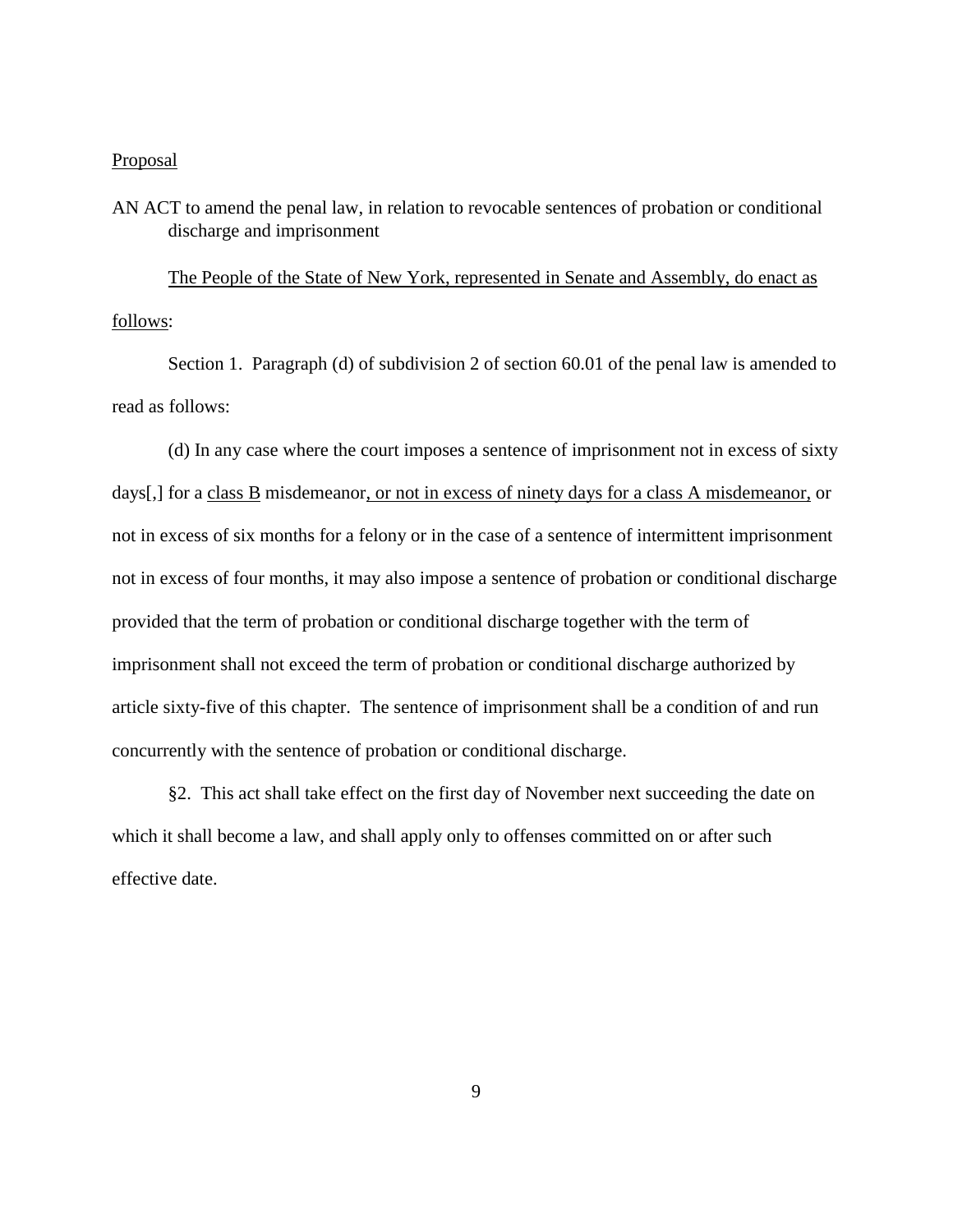2. Authorizing Courts to Render Default Judgments for Failure to Appear in Court on Charge of Unlawful Possession of Alcohol With Intent to Consume By Persons Under the Age of Twenty-One. (ABC § 65-c)

This measure would amend the Alcoholic Beverage Control Law to authorize a court outside a city with a population of over one million to render a default judgment of a fine against a person who does not appear in court within the specified time to answer a charge of underage possession of alcohol. This measure supplants the Committee's previous recommendation of an amendment of the Vehicle and Traffic Law authorizing courts to authorize suspension of a driver's license under the same conditions.

Years of experience in the judicial, law enforcement and child-welfare communities demonstrate that a charge of under-age possession of alcohol may be the first and best opportunity to avert more serious and potentially life-threatening alcohol-related offenses. When defendants less than age 21 are charged with under-age possession of alcohol with intent to consume under Alcoholic Beverage Control Law section 65-c, authorized sentences of completing alcohol awareness programs and community service offer potential judicial remedies to help deter drunk driving and other more serious offenses.

Unfortunately, many of these young defendants ignore their appearance tickets or, if convicted, ignore the very sentences calculated to discourage more serious offenses. Under current law, there is no practical redress or other remedy besides contempt, a resource-intensive path that may lead to incarceration inapposite for these offenders. For that reason, large numbers of under-age defendants flaunt the law: many do so precisely because they know there is no negative consequence for ignoring the charge or sentence. This, in turn, compounds their disrespect for the law and encourages further offenses. The Internet is rife with advice for teens concerning the lack of negative consequences for ignoring appearance tickets or court-imposed penalties for under-age drinking. Given these dynamics, it is little surprise that in some courts, the scoff rate on under-age alcohol possession exceeds 30%. These dynamics are particularly evident after proms, concerts, festivals and other large gatherings of teens, which expose teens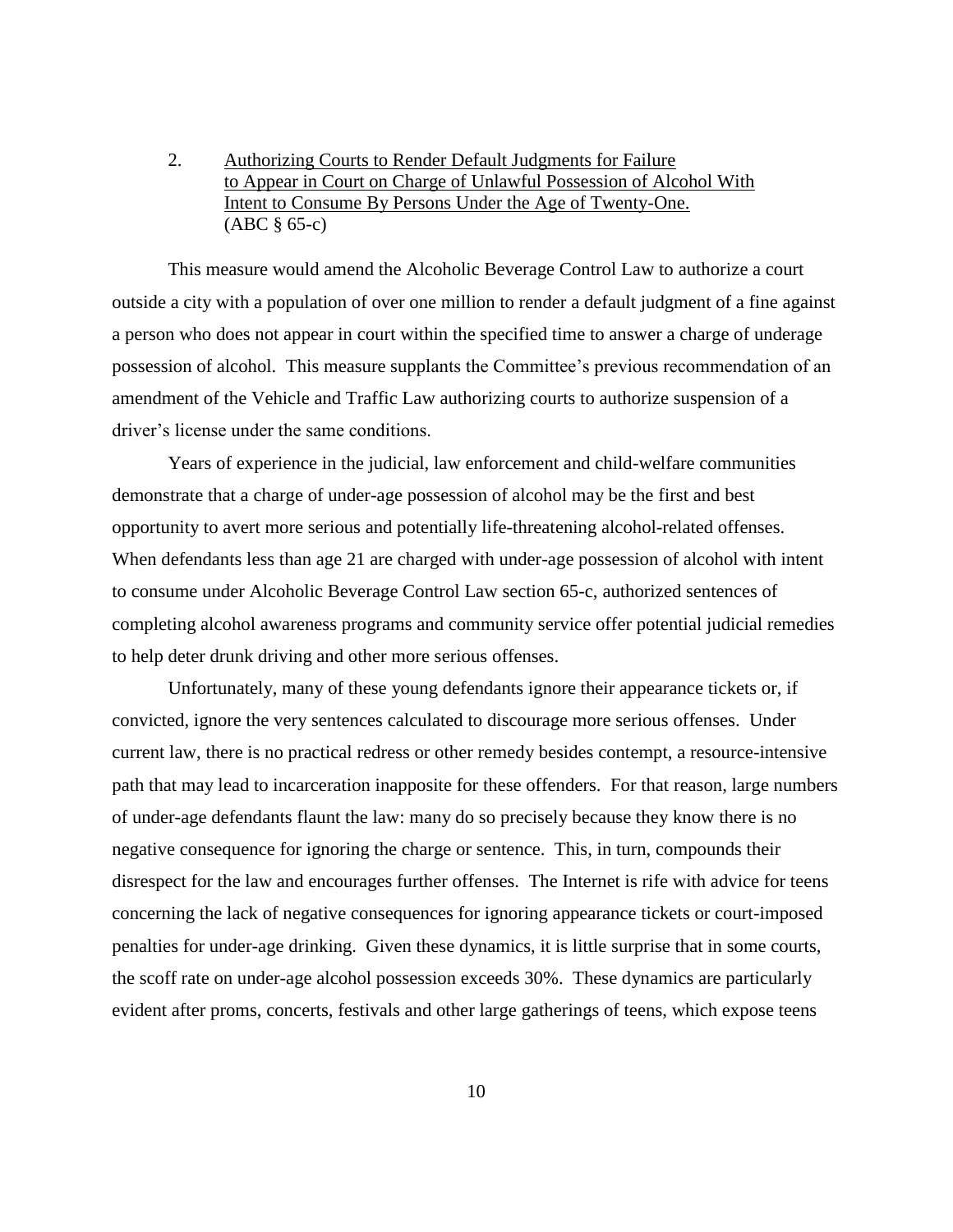not only to alcohol but also to the risk of drunk driving. Remedies for alcohol-possession violations are sorely needed in order to deter drunk driving and prevent injuries and deaths.

While fully cognizant that under-age offenders are minors for whom our law must take an especially measured approach, New York State must ensure that courts have effectual remedies at their disposal when persons charged with under-age possession of alcohol fail to appear or complete court-ordered sentences. By doing so, the Legislature would promote respect for the law and the courts generally, and help prevent more serious offenses and concomitant risk to life.

Accordingly, this measure would authorize a court to render a civil default judgment against a defendant who fails to answer a charge of under-age possession of alcohol with intent to consume under ABC Law §65-c, or who is convicted and fails to timely satisfy his or her sentence. This limited approach seeks only to bring these defendants before the court to answer charges and honor sentences that are calculated to educate them and prevent potentially lifethreatening behaviors.

## **Proposal**

AN ACT to amend the alcoholic beverage control law, in relation to authorizing courts to render default judgments in cases of failure to answer for unlawful possession of an alcoholic beverage with the intent to consume by persons under the age of twenty-one years

The People of the State of New York, represented in Senate and Assembly, do enact as follows:

§ 1. Section 65-c of the alcoholic beverage control law is amended by adding three new subdivisions 7, 8 and 9 to read as follows:

7. In the event a person charged with a violation of this section does not answer within the time specified, the court having jurisdiction, other than a court in a city over one million in population may, in addition to any other action authorized by law, enter a plea of guilty on behalf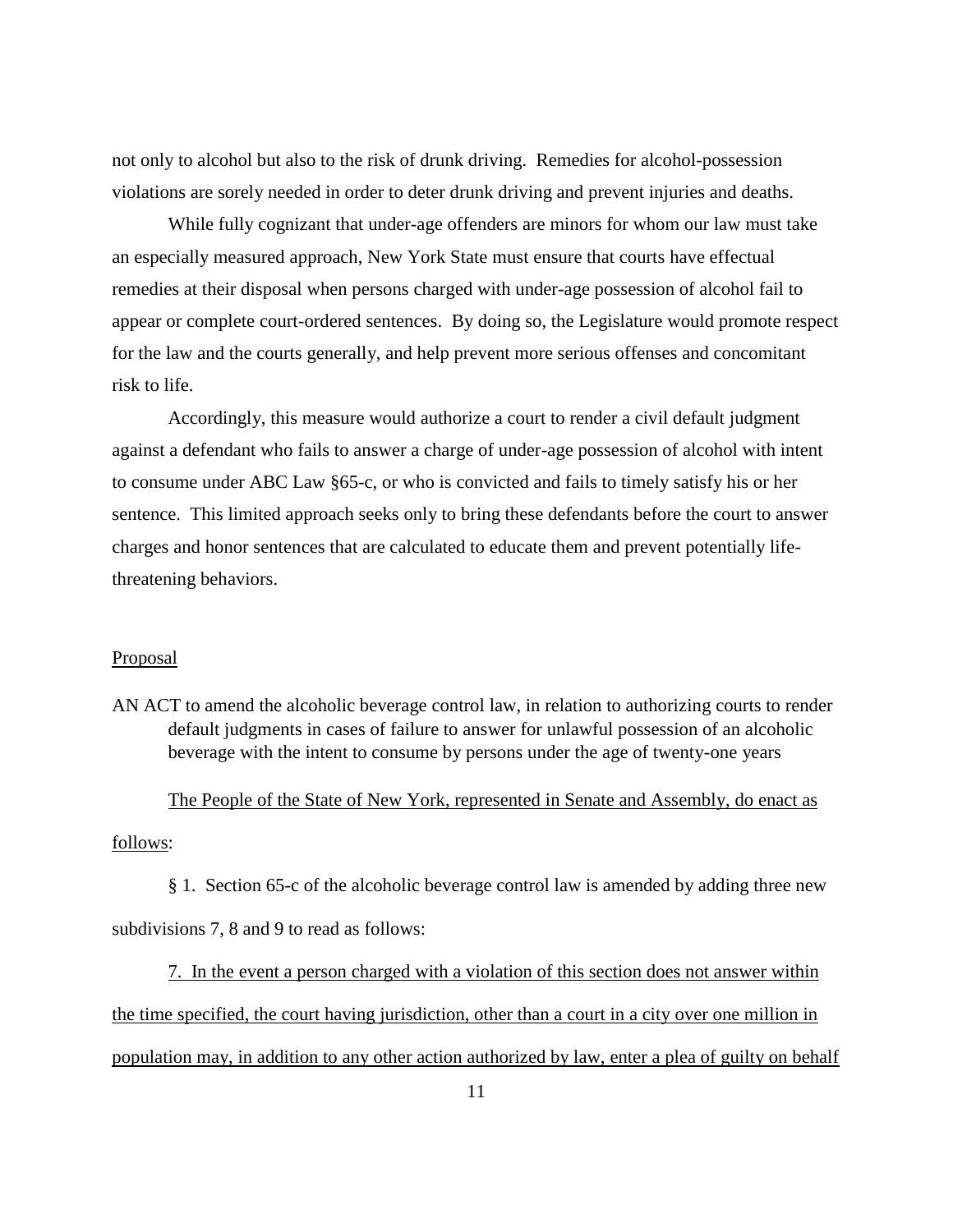of the defendant and render a default judgment in an amount to be determined by the court within the amount authorized by law. Any such default judgment shall be civil in nature. However, at least thirty days after the expiration of the original date prescribed for entering a plea and before a plea of guilty and a default judgment may be rendered, the clerk of the court shall notify the defendant by certified mail: (a) of the violation charged; (b) of the impending pleas of guilty and default judgment; (c) that such judgment will be filed with the county clerk of the court in which the operator or registrant is located; and (d) that a default or plea of guilty may be avoided by entering a plea or making an appearance within thirty days of the sending of such notice. Pleas entered within that period shall be in a manner prescribed in the notice. In no case shall a default judgment and plea of guilty be rendered more than two years after the expiration of the time prescribed for originally entering a plea. When a person has entered a plea of not guilty and has demanded a hearing, no fine or penalty shall be imposed for any reason, prior to the holding of the hearing which shall be scheduled by the court within thirty days of such demand.

8. The filing of the default judgment with the county clerk shall have the full force and effect of a judgment duly docketed in the office of such clerk and may be enforced in the same manner and with the same effect as that provided by law in respect to executions issued against property upon judgments of a court of record and such default judgment shall remain in full force and effect for eight years notwithstanding any other provision of law.

9. Notwithstanding the provisions of subdivision seven of this section, the clerk of the court shall have two years from the effective date of this subdivision to serve notice of the impending plea of guilty and default judgment upon the person charged with a violation of this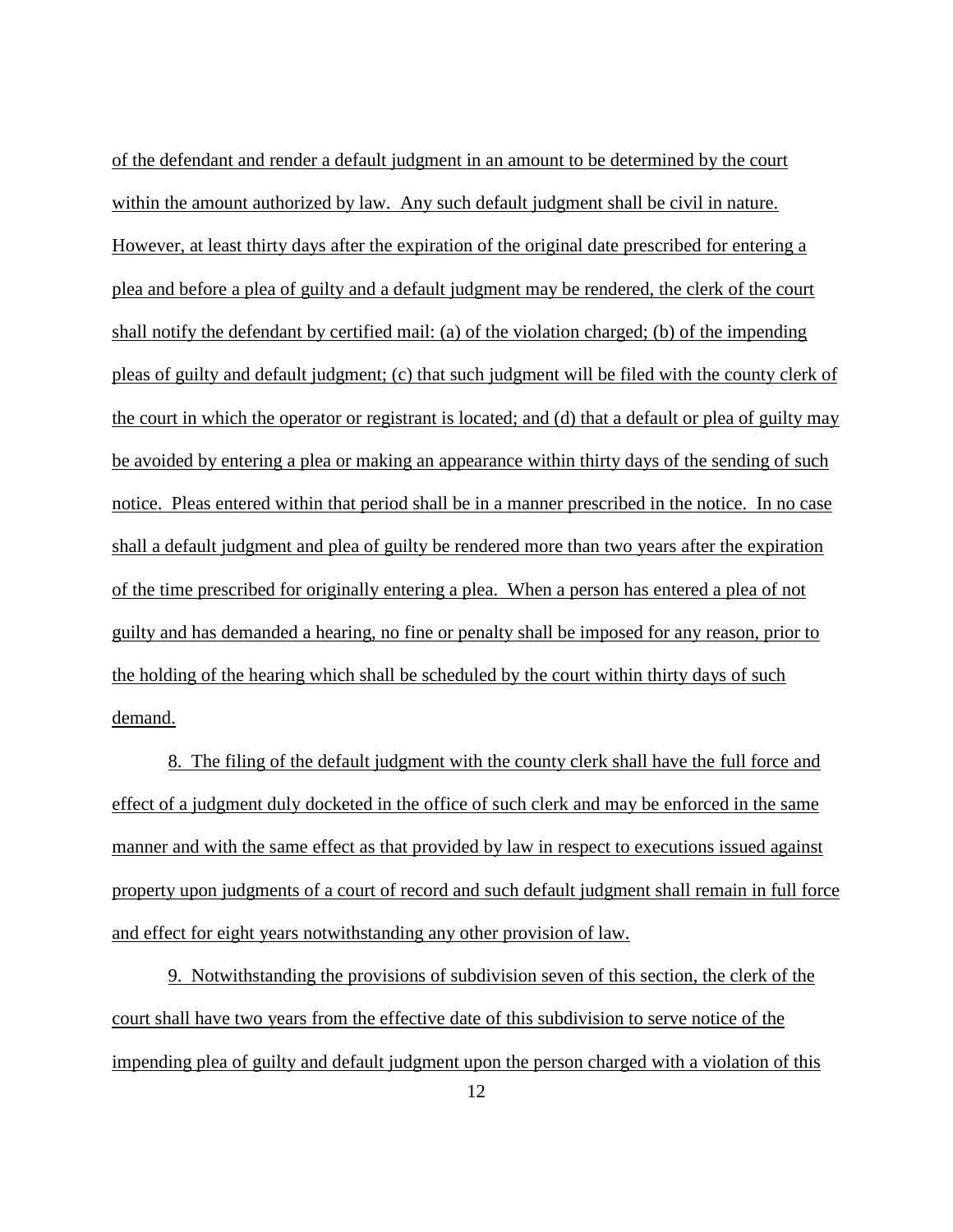section who has not answered within the time specified and prior to the effective date of this subdivision.

§ 2. This act shall take effect on the first day of January next succeeding the date on which it shall have become a law and shall apply where the acts constituting unlawful possession of an alcoholic beverage with intent to consume for the offense of which the person is convicted occurred on or after such effective date.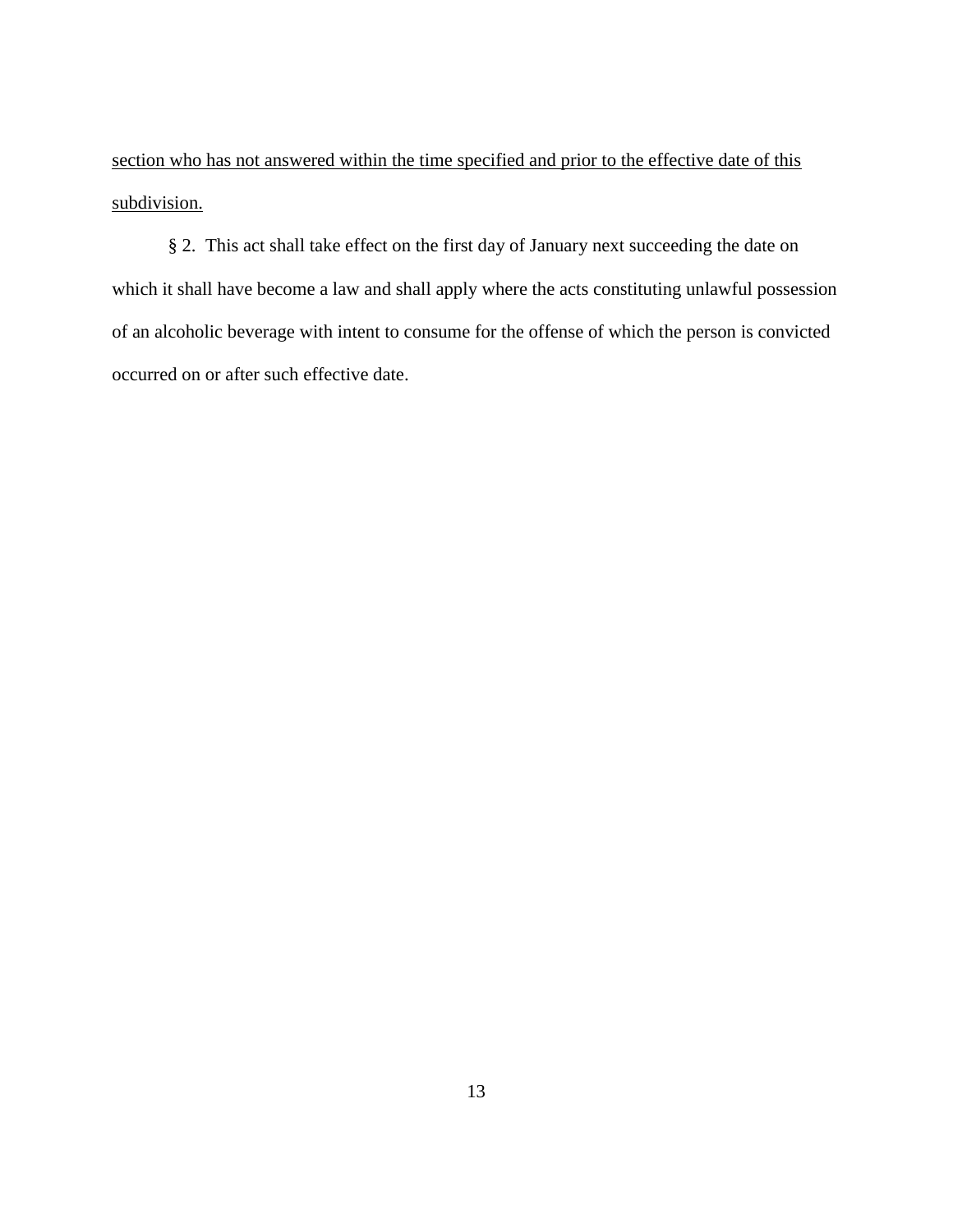# 3. Perfecting Appeals from Local Criminal Courts Based on Mechanical or Electronic Recordings  $(CPL 460.10(2)-(3), 460.70(1))$

This measure would amend Criminal Procedure Law sections 460.10 and 460.70 to allow appeals from local criminal courts to intermediate appellate courts to be perfected based on a mechanical or electronic recording of the proceedings below.

Under current law, where proceedings in a local criminal court are transcribed by a court stenographer, appeals to an intermediate appellate court (i.e. County Court or an Appellate Term of Supreme Court) are perfected by filing a notice of appeal and then settling the transcript of the proceedings below. CPL 460.10, 460.70(1). Where local criminal court trial proceedings below are not transcribed by a court stenographer, however, appeals to the County Court or an Appellate Term of Supreme Court are perfected by filing an affidavit of errors setting forth alleged errors or defects in the trial proceeding. CPL 460.10(3)(a).

As authorized by the Chief Judge of the State of New York, the Chief Administrative Judge has directed that all proceedings in a Town or Village Justice Court be recorded by mechanical recording device. 22 NYCRR [Rules of the Chief Judge] § 30.1; Administrative Order [Chief Administrative Judge] 245/08. By similar authority, proceedings in certain City Courts outside the City of New York are subject to mechanical recording. These initiatives have created questions – and divided judicial opinions – about whether the resulting recordings form a sufficient basis upon which to appeal such proceedings to an intermediate appellate court.

In People v Bartholemew, 31 Misc 3d 698 (Broome Co Ct 2011), the County Court, sitting as an intermediate appellate court, held that a criminal defendant appealing from an order of the Binghamton City Court could not appeal from a mechanical recording of the City Court's proceedings, and instead had to proceed by an affidavit of errors. The Court held that filing and serving the affidavit of errors is a jurisdictional prerequisite to an intermediate appellate court's hearing of the appeal, and that failure to file the affidavit of errors – even given a certified transcript of the proceeding below – was a non-waivable jurisdictional defect. Id. at 701, following People v Duggan, 69 NY2d 931 (1987); see also Cash v Maggio, 38 Misc 3d 971,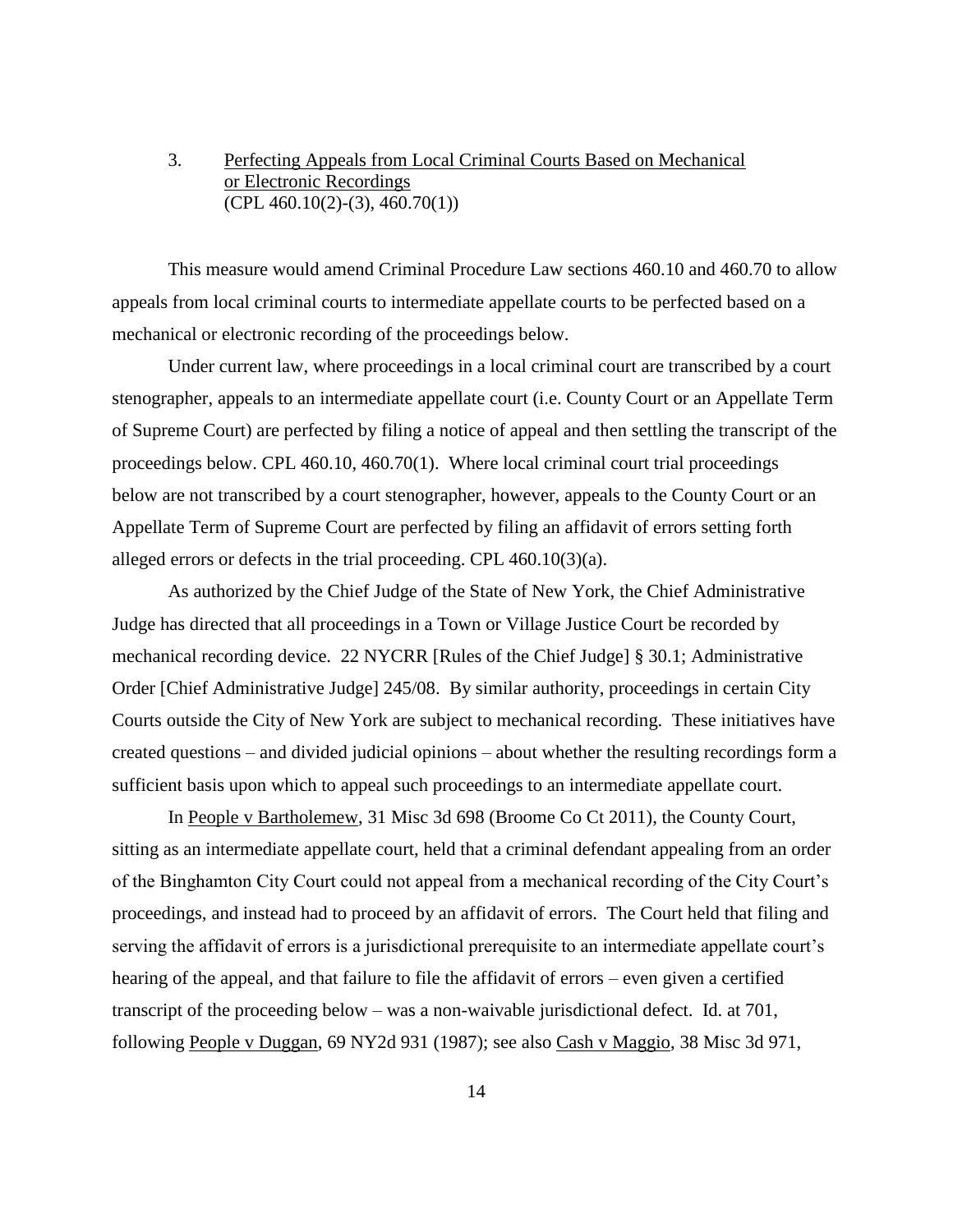(Livingston Co Ct 2012) (no appeal from Justice Court to County Court except upon affidavit of errors despite presence of mechanical record of proceeding below).

Conversely, in People v Schumacher, 35 Misc 3d 1206 (Sullivan Co Ct 2012), the County Court, sitting as an intermediate appellate court, held that a criminal defendant appealing from a Justice Court could indeed appeal using the mechanical recording of the proceeding below. Disagreeing with the Bartholemew court, Schumacher reasoned that rigid adherence to the provisions of CPL article 460 governing appeals from local criminal court to an intermediate appellate court would "undermine the spirit of the [Judiciary's proceedings-recording] Order of 2008," which seeks to transition "local courts to a modernized and streamlined process." Id. The court reasoned that a criminal appellant "need not adhere to a statutory scheme that was appropriate when one used a quill and ink to generate a subjective affidavit of errors based on recollection of court proceedings; New York's local courts now have an economic, accurate, and expedited way, by mechanical recordings, to provide appellants with a transcribed record equivalent to a stenographic recording." Id.

To promote efficiency, judicial economy and clarity among bar and bench, this measure would codify the Schumacher result and abrogate Bartholemew. Section one of this measure would amend CPL 460.10(2) and 460.10(3) to exempt mechanically recorded local criminal court cases from the need to prepare and serve an affidavit of errors as a prerequisite for prosecuting an appeal. Section two of this measure would harmonize the foregoing with CPL 460.70(1), governing the settlement of transcripts in local criminal court proceedings.

Mechanical recording of local criminal court proceedings has become so common and well-proved that a settled transcript from those recordings is a more reliable basis to prosecute an appeal than subjectively reconstructing trial proceedings by manual affidavit of errors. Enacted in 1971, the existing statute governing intermediate appeals predates mechanical recordings by decades; in the current era of mechanical recording, the statute creates jurisdictional traps and much inefficiency for parties and courts alike. There is no defensible policy or practical reason that appellants possessing an accurate recording and transcript thereof nevertheless must proceed on an affidavit of errors, especially given that the consequence of relying on the former is a nonwaivable jurisdictional defect that can doom an appeal. Such outcomes are especially disfavored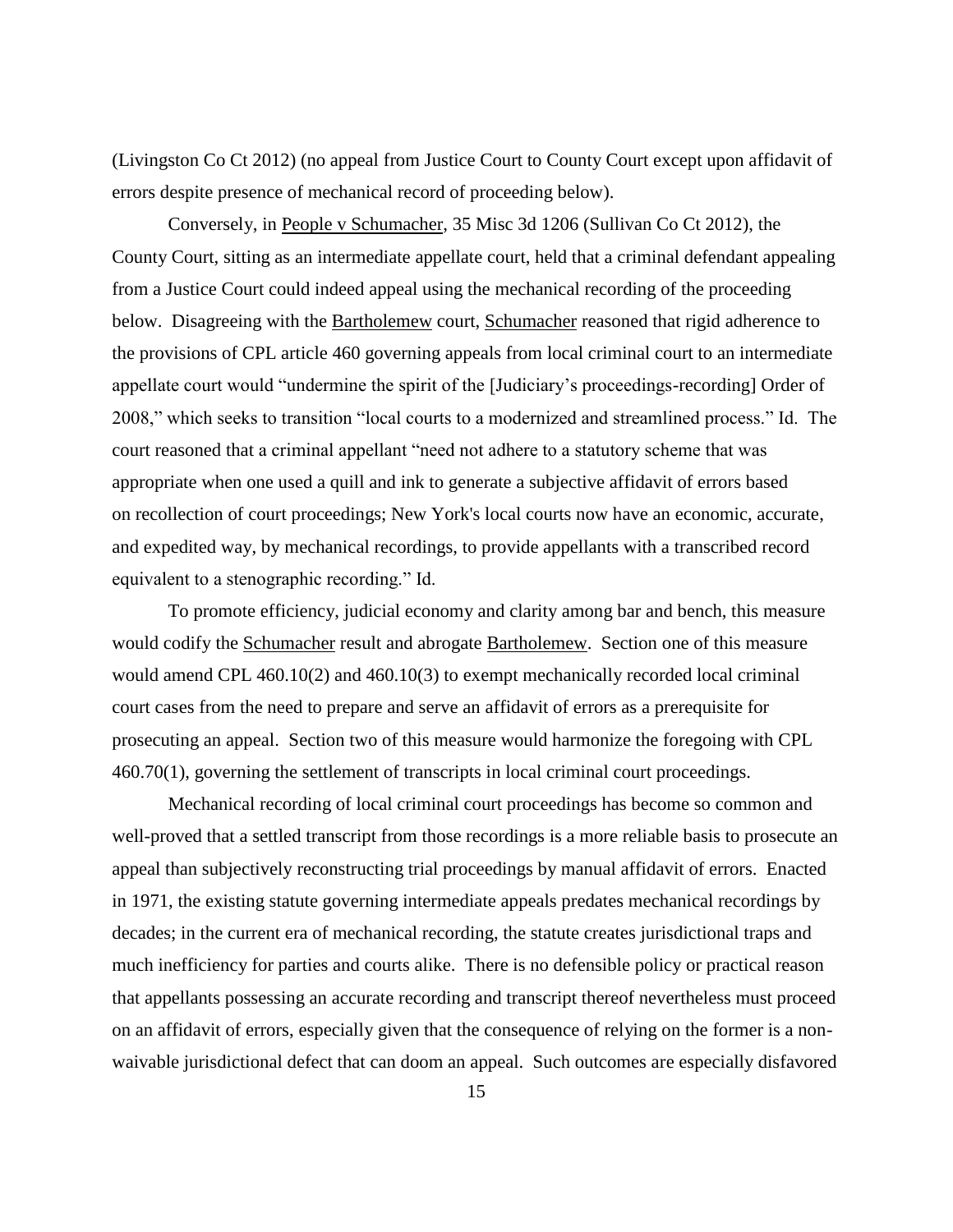given that, for misdemeanors and violations, State policy is to minimize cost and complexity in service of access-to-justice objectives. Because preparing an affidavit of errors can be more costly than routine settlement of a transcript, this measure also would promote more costeffective access to justice in local criminal courts in which there is no court stenographer.

Critically, nothing in this measure would change practice in superior criminal courts or promote recording over court stenography where the latter exists. Rather, this limited measure provides only that where a local criminal court already uses mechanical recording, a verdict or sentence in that court is appealable by settling the transcript without resort to an outdated affidavit of errors.

#### **Proposal**

AN ACT to amend the criminal procedure law, in relation to perfecting appeals from local criminal courts based on mechanical or electronic recordings

The People of the State of New York, represented in Senate and Assembly, do enact as follows:

Section 1. Subdivision 2 and the opening unlettered paragraph of subdivision 3 of section 460.10 of the criminal procedure law are amended to read as follows:

2. An appeal taken as of right to a county court or to an appellate term of the supreme court from a judgment, sentence or order of a local criminal court in a case in which the underlying proceedings were recorded by a court stenographer or by mechanical or electronic means is taken in the manner provided in subdivision one; except that where no clerk is employed by such local criminal court the appellant must file the notice of appeal with the judge of such court, and must further file a copy thereof with the clerk of the appellate court to which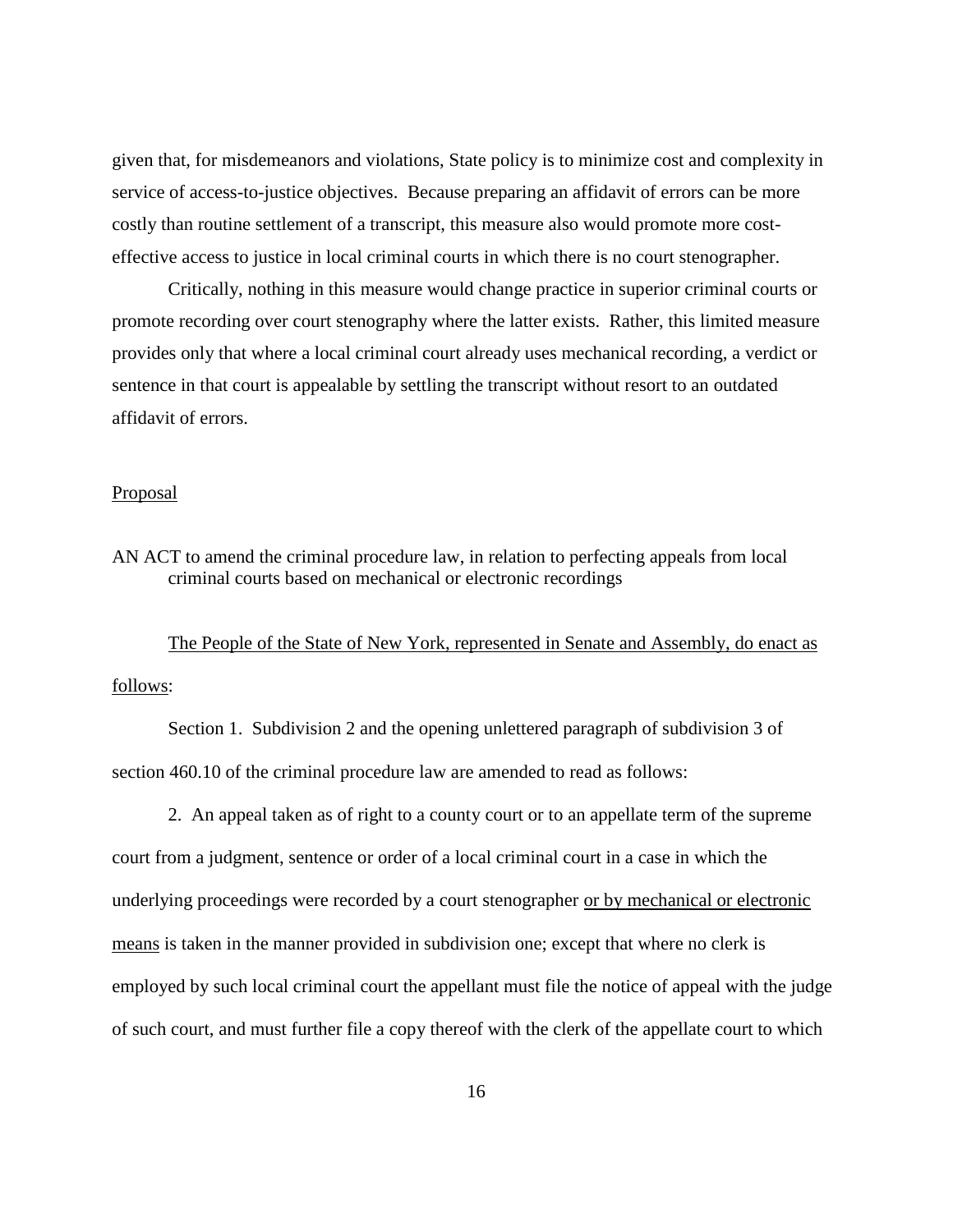the appeal is being taken.

An appeal taken as of right to a county court or to an appellate term of the supreme court from a judgment, sentence or order of a local criminal court in a case in which the underlying proceedings were not recorded by a court stenographer or by mechanical or electronic means is taken as follows:

§ 2. The second unlettered paragraph of subdivision 1 of section 460.70 of the criminal procedure law, as amended by chapter 85 of the laws of 1995, is amended to read as follows:

When an appeal is taken by a defendant pursuant to section 450.10 or subdivision two of section 460.10, a transcript shall be prepared and settled and shall be filed with the criminal court by the court reporter. The expense for such transcript and any reproduced copies of such transcript shall be paid by the defendant. Where the defendant is granted permission to proceed as a poor person by the appellate court, the court reporter shall promptly make and file with the criminal court a transcript of the stenographic minutes of such proceedings as the appellate court shall direct. The expense of transcripts and any reproduced copies of transcripts prepared for poor persons under this section shall be a state charge payable out of funds appropriated to the office of court administration for that purpose. The appellate court shall where such is necessary for perfection of the appeal, order that the criminal court furnish a reproduced copy of such transcript to the defendant or his or her counsel.

§ 3. This act shall take effect on the first day of November next succeeding the date on which it shall have become law, and shall apply to all actions in which a notice of appeal from a local criminal court to an intermediate appellate court is filed on or after such date.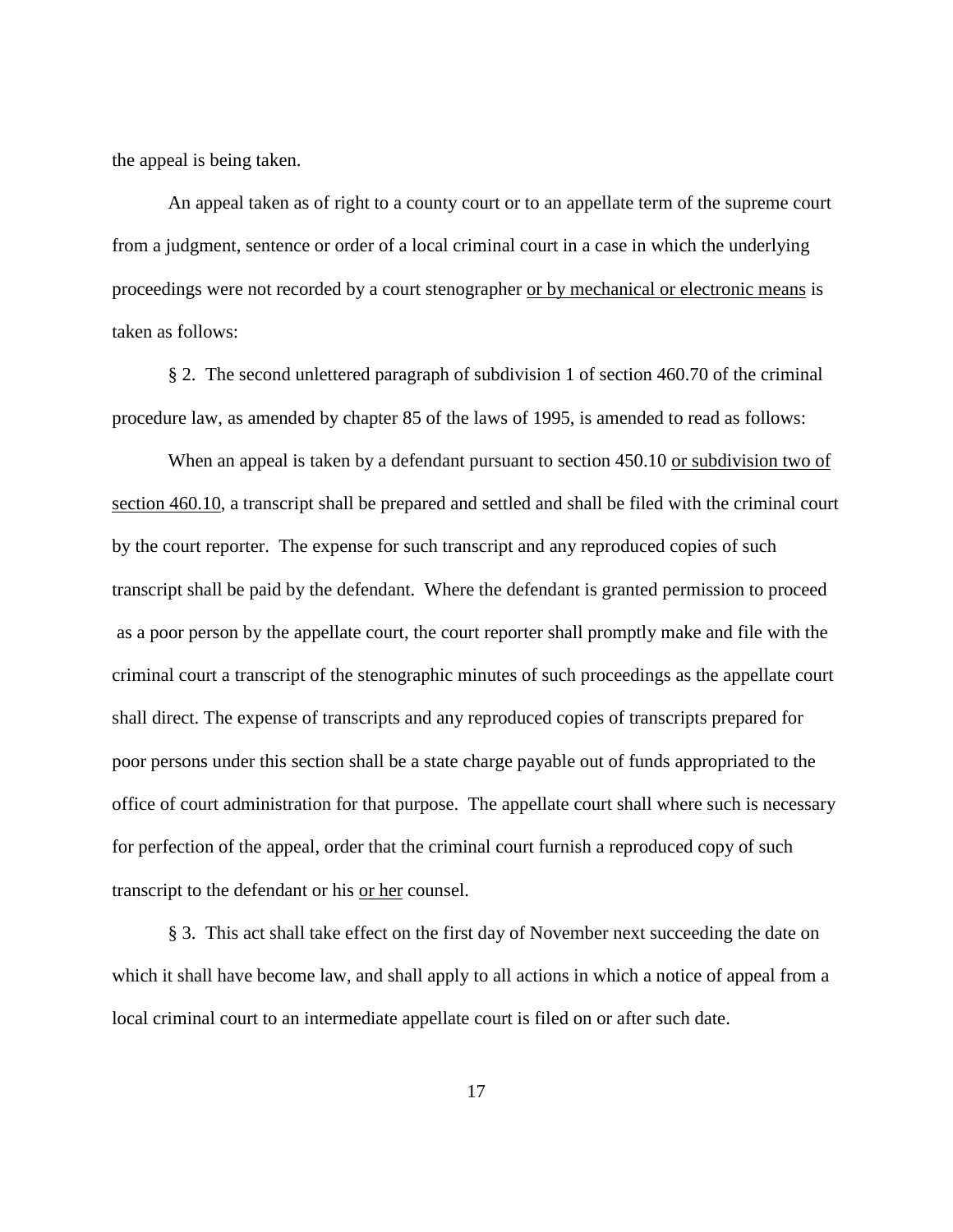# 4. Extending to Probation Departments and Courts Outside New York City Waiver of Pre-sentence Investigations and Reports in Certain Cases. (CPL 390.20)

This measure would amend the Criminal Procedure Law, as recently amended by chapter 556 of the Laws of 2013, to eliminate, outside New York City, the requirement of pre-sentence investigations ("PSIs") and reports where a negotiated sentence of imprisonment for a term of 365 days or less is mutually agreed upon by the parties, with the consent of the judge, and no sentence of probation will be imposed.

Prior to enactment of chapter 556, probation departments throughout the state were required to conduct PSIs and prepare written reports for all defendants convicted in felony cases, and in misdemeanor cases where a sentence of imprisonment was imposed for a term in excess of 180 days. CPL 390.20. Section 6 of chapter 556 amended section 390.20 to establish an exception to these requirements where a negotiated sentence of imprisonment for a term of 365 days or less has been reached as a result of a conviction or revocation of a probation sentence, and where probation will not be imposed under either scenario. However, this exception was limited to "any city having a population of one million or more." The present measure would broaden that exception to encompass any probation department or court outside New York City without regard to population.

This measure recognizes that the legislative purposes underlying chapter 556 – eliminating the costly requirement of PSIs for negotiated sentences and allowing for probation departments to more appropriately reassign probation officers – are equally applicable in the 57 counties located outside New York City. The current PSI requirements necessitate additional court hearings, delay sentencing and expend public resources in conducting investigations and preparing reports that rarely affect final sentencing outcomes. The Committee believes that probation departments and courts outside New York City should be treated no differently than those in New York City with regard to an expensive, time-consuming mandate shown to have little impact on sentencing.

It is important to note that neither chapter 556 nor this measure would make any other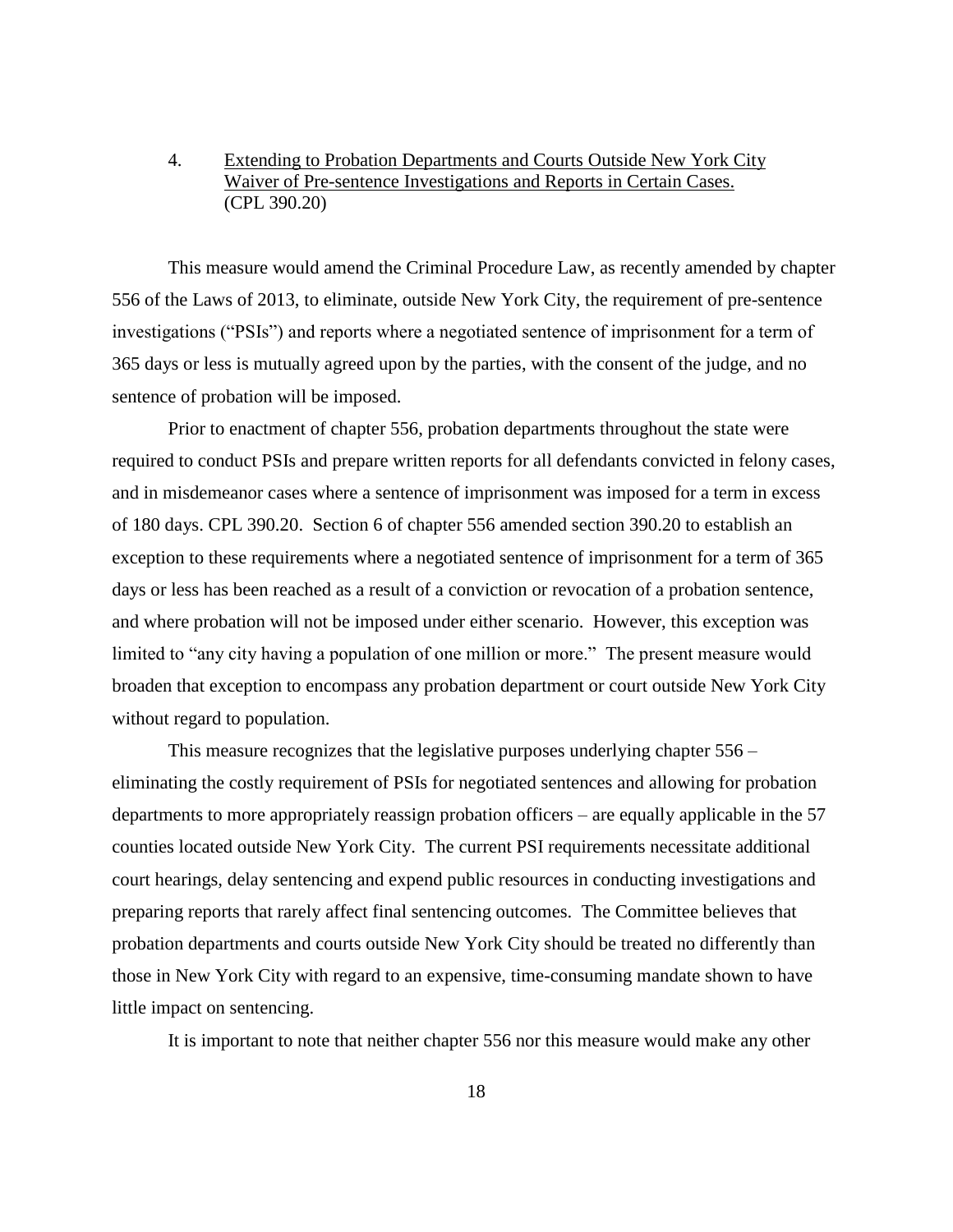change in statutory requirements concerning PSIs or affect a judge's discretion to order a PSI in any case where the judge believes it is appropriate to do so, including any case where the statute would no longer automatically require a PSI.

## Proposal

AN ACT to amend the criminal procedure law, in relation to waiver of pre-sentence investigations and reports

The People of the State of New York, represented in Senate and Assembly, do enact as follows:

Section 1. Subdivision 5 of section 390.20 of the criminal procedure law, as added by chapter 556 of the laws of 2013, is amended to read as follows:

5. Negotiated sentence of imprisonment. [In any city having a population of one million or more and notwithstanding] Notwithstanding the provisions of subdivision one or two of this section, a pre-sentence investigation and written report thereon shall not be required where a negotiated sentence of imprisonment for a term of three hundred sixty-five days or less has been mutually agreed upon by the parties with the consent of the judge, as a result of a conviction or revocation of a sentence of probation.

§2. This act shall take effect on the ninetieth day after it shall have become a law.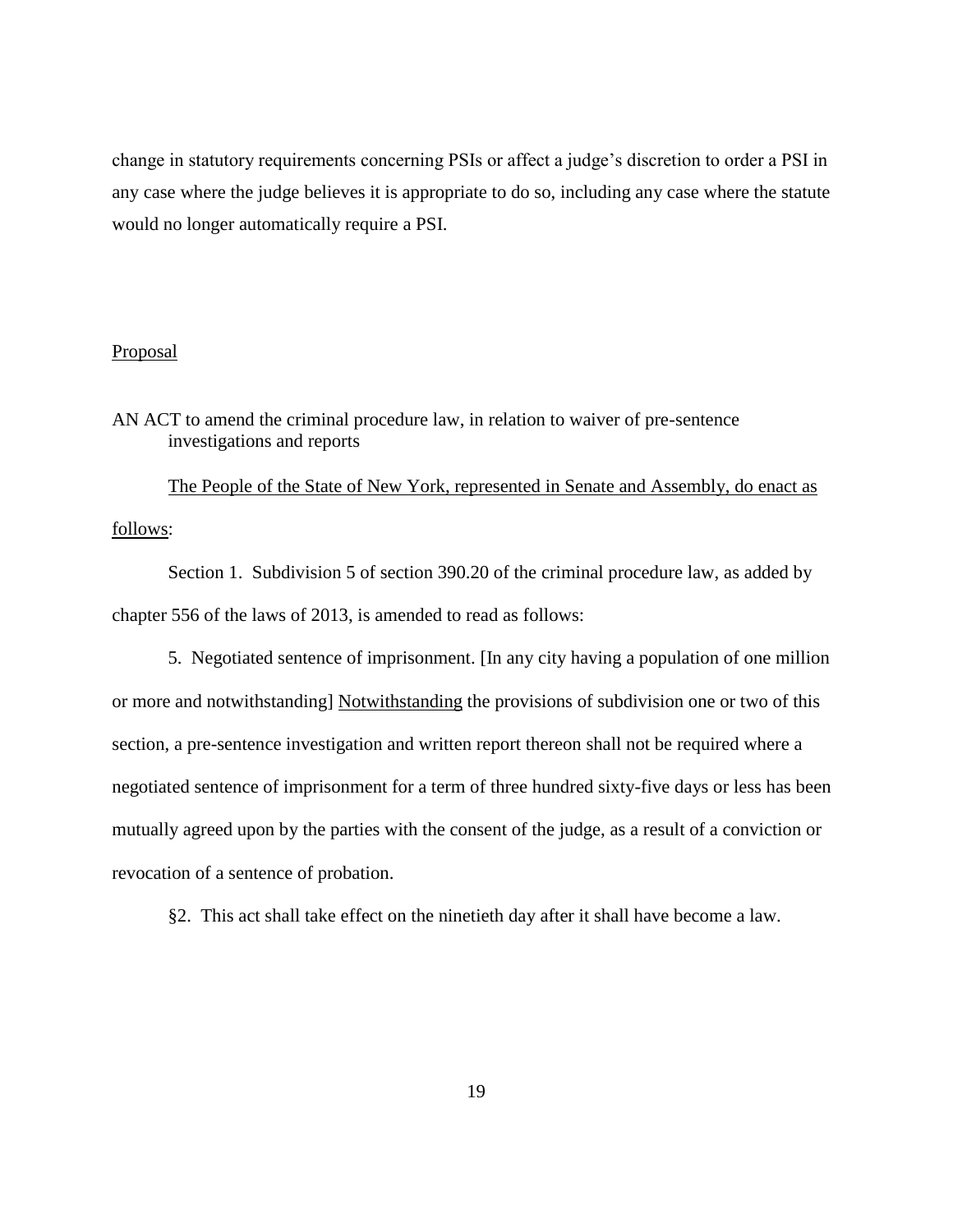# 5. Fine and Conditional Discharge Upon Conviction for Driving While Ability Impaired (Penal Law § 60.20)

This measure amends the Penal Law to authorize the imposition of the sentence of a fine and conditional discharge upon conviction for the offense of driving while ability impaired.

Section 1192(1) of the Vehicle and Traffic Law makes it unlawful for a person to operate a motor vehicle while "the person's ability to operate such motor vehicle is impaired by the consumption of alcohol." Vehicle and Traffic Law § 1192(1). The violation of this provision of the Vehicle and Traffic Law is a traffic infraction and punishable by a fine in an amount between \$300 and \$500 or by imprisonment for 15 days, or by both a fine and imprisonment. Vehicle and Traffic Law § 1193(1)(a).

Section 60.20 of the Penal Law sets forth the sentences that are to be imposed upon the conviction of a traffic infraction. The sentences are: a conditional discharge; an unconditional discharge; a fine or imprisonment, or both; or a sentence of intermittent imprisonment. See Penal Law § 60.20. While the Vehicle and Traffic Law expressly prohibits the court from imposing a conditional discharge without also imposing a fine for any violation of its provisions, see Vehicle and Traffic Law § 1193(1)(e), Penal Law section 60.20 does not authorize the imposition of a fine and conditional discharge for the conviction of a traffic infraction.

A conditional discharge is a sentence intended to rehabilitate a person convicted of an offense by discharging the applicable penalty (i.e. imprisonment or probation) on condition that the person performs certain acts that the court deems reasonably necessary to ensure that he or she will lead a law-abiding life. See Penal Law §§ 65.05 and 65.10. Among other things, a conditional discharge may require that the person undergo medical or psychiatric treatment or participate in an alcohol or substance abuse program. See Penal Law § 65.10(d) and (e). Because the discharge may be conditioned upon the person's receipt of treatment or counseling, the conditional discharge provides the court with a very useful tool for addressing substance abuse problems that may underlie an individual defendant's conviction for driving while impaired.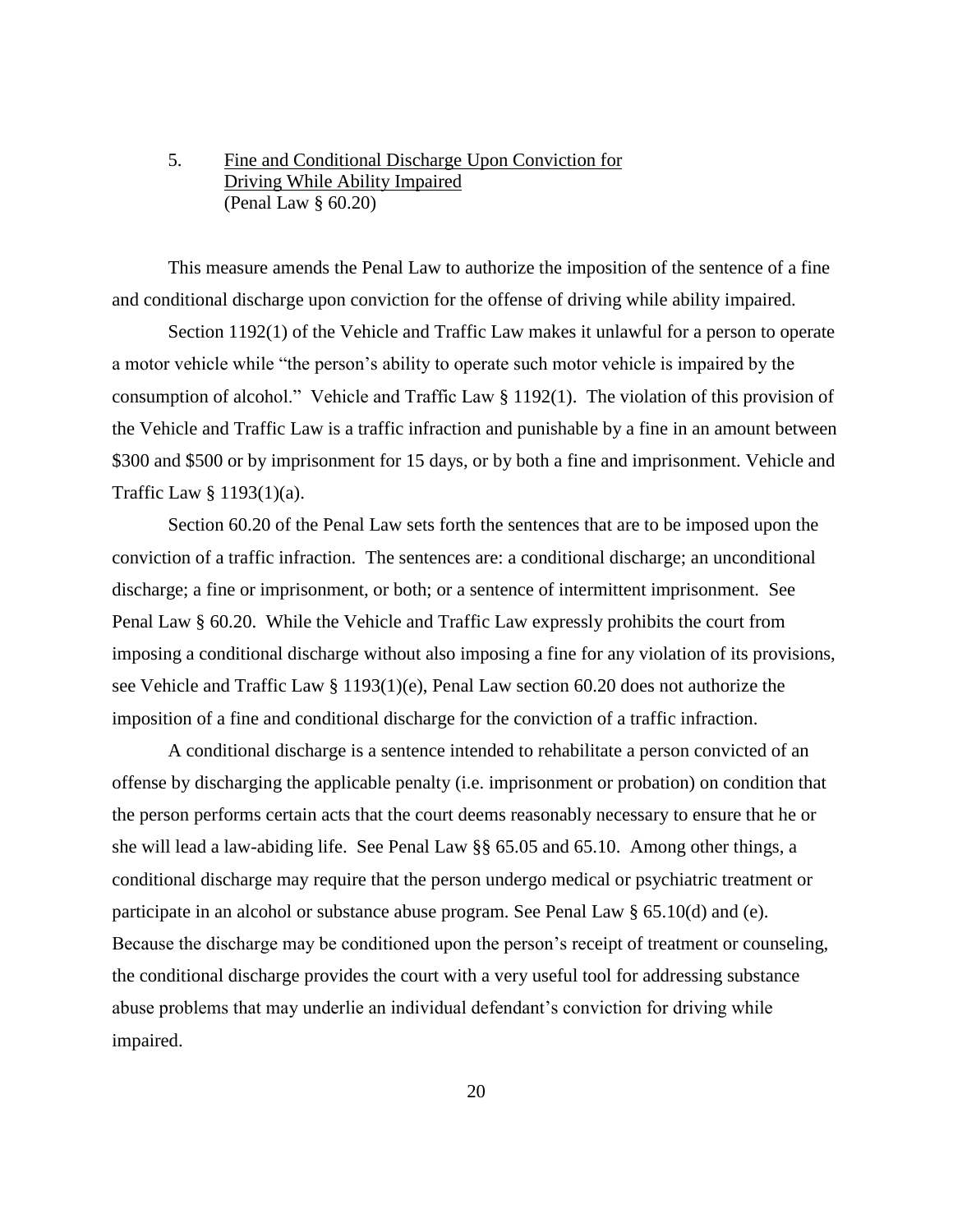Finally, authorizing a court to impose the sentence of a conditional discharge for the conviction of the offense of driving while impaired is consistent with other provisions of the Vehicle and Traffic Law, which authorize mandatory treatment for substance abuse for persons who violate its provisions. See Vehicle and Traffic Law § 1198-a(2)(b) (requiring persons convicted of driving while intoxicated to receive treatment).

## Proposal

AN ACT to amend the penal law, in relation to authority to impose a sentence of a fine and conditional discharge upon conviction of the offense of driving while ability impaired

The People of the State of New York, represented in Senate and Assembly, do enact as follows:

Section 1. Paragraph (d) of subdivision 1 of section 60.20 of the penal law, as added by chapter 477 of the laws of 1970, is amended to read as follows:

(d) A sentence of intermittent imprisonment, as provided in article eighty-five; or

(e) Upon a conviction under subdivision one of section one thousand one hundred ninetytwo of the vehicle and traffic law, a fine or a sentence to a term of imprisonment, or both as prescribed in the vehicle and traffic law, and a period of conditional discharge, as provided in article sixty-five of this chapter.

§ 2. This act shall take effect on the thirtieth day after it shall have become a law and shall apply only where the traffic infraction was committed on or after such effective date.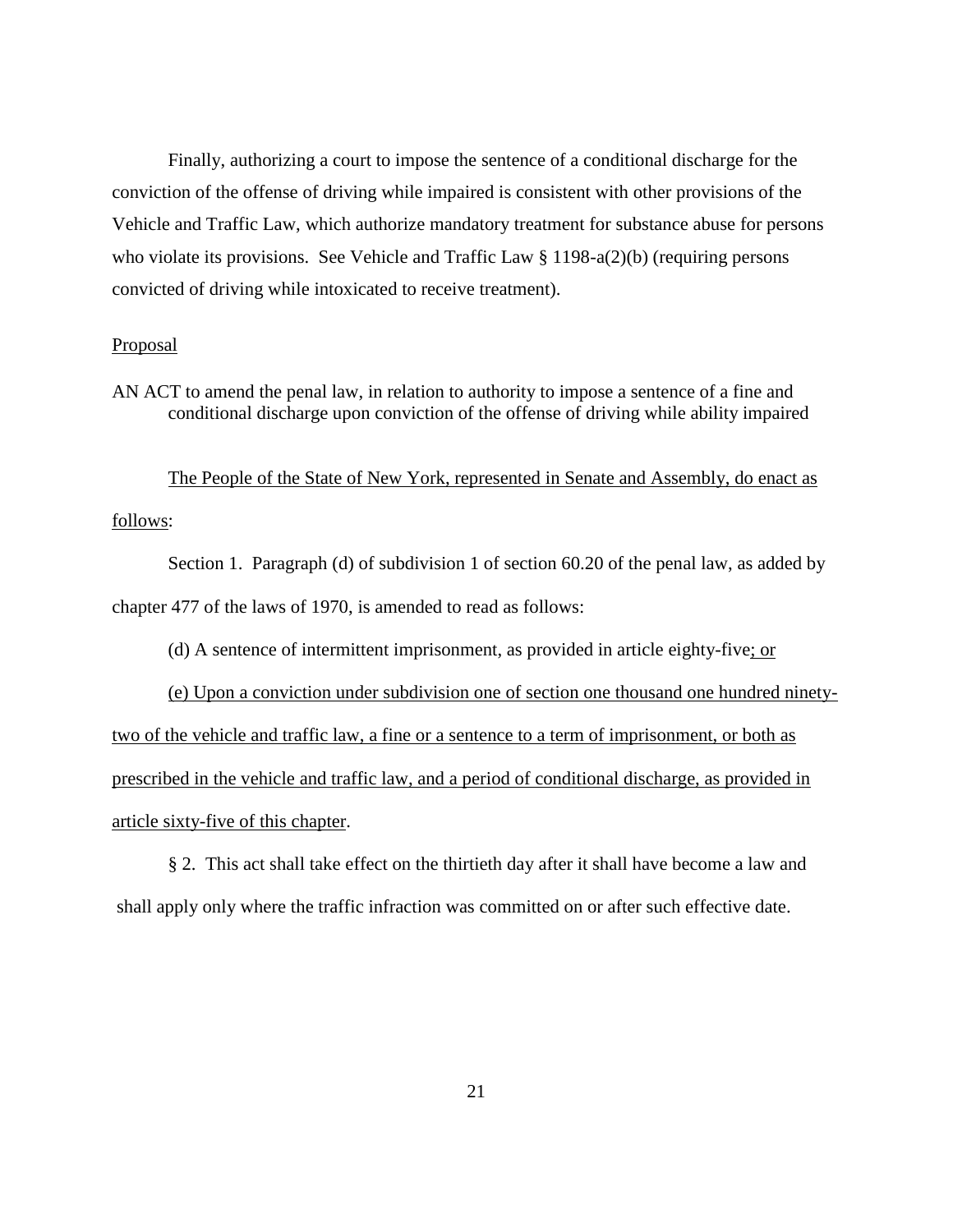# 6. Authorize Judicial Hearing Officers to Accept Certain Guilty Pleas (CPL 350.20, 380.10)

This measure amends sections 350.20 and 380.10 of the Criminal Procedure Law to authorize a judicial hearing officer to accept a guilty plea when authorized to hold a trial of a B misdemeanor.

Judicial hearing officers are retired judges appointed to perform certain designated judicial functions in civil and criminal courts pursuant to Article 22 of the Judiciary Law for the purpose of freeing judges to conduct more trials. People v. Scalza, 76 N.Y.2d 604, 608 (1990).

Section 350.20 of the Criminal Procedure Law authorizes a local criminal court to assign a judicial hearing officer to conduct a trial of a B misdemeanor upon consent of all parties to the criminal proceeding. When assigned to try the case, the judicial hearing officer has the same powers as a judge of the court in which the proceeding is pending. CPL 350.20(2). With respect to a trial of a B misdemeanor, section 350.20 provides that the judicial hearing officer shall determine all questions of law, act as the exclusive trier of all issues of fact, and render a verdict. CPL 350.20(1).

Experience has shown that after a case has been assigned to a judicial hearing officer under this provision the defendant frequently decides to plead guilty in lieu of proceeding to trial. This presents a problem in that section 350.20 does not expressly authorize a judicial hearing officer to accept a guilty plea; as a result, the matter must be returned to the judge from whom it originated for a final disposition. Return of the case to the originating judge defeats the very purpose of the original assignment, namely, to free the judge to dispose of matters involving more serious offenses.

This proposal would authorize the judicial hearing officer to accept a guilty plea by amending section 350.20 to provide that a judicial hearing officer shall have jurisdiction over the proceeding as defined in sections 1.20(24) and 10.30(1) of the Criminal Procedure Law. Section 10.30(1) provides that local courts have trial jurisdiction of all offenses other than felonies. Section 1.20(24) provides that a criminal court's trial jurisdiction of an offense includes, among other things, the "authority to accept a plea to" the offense. In addition, this measure would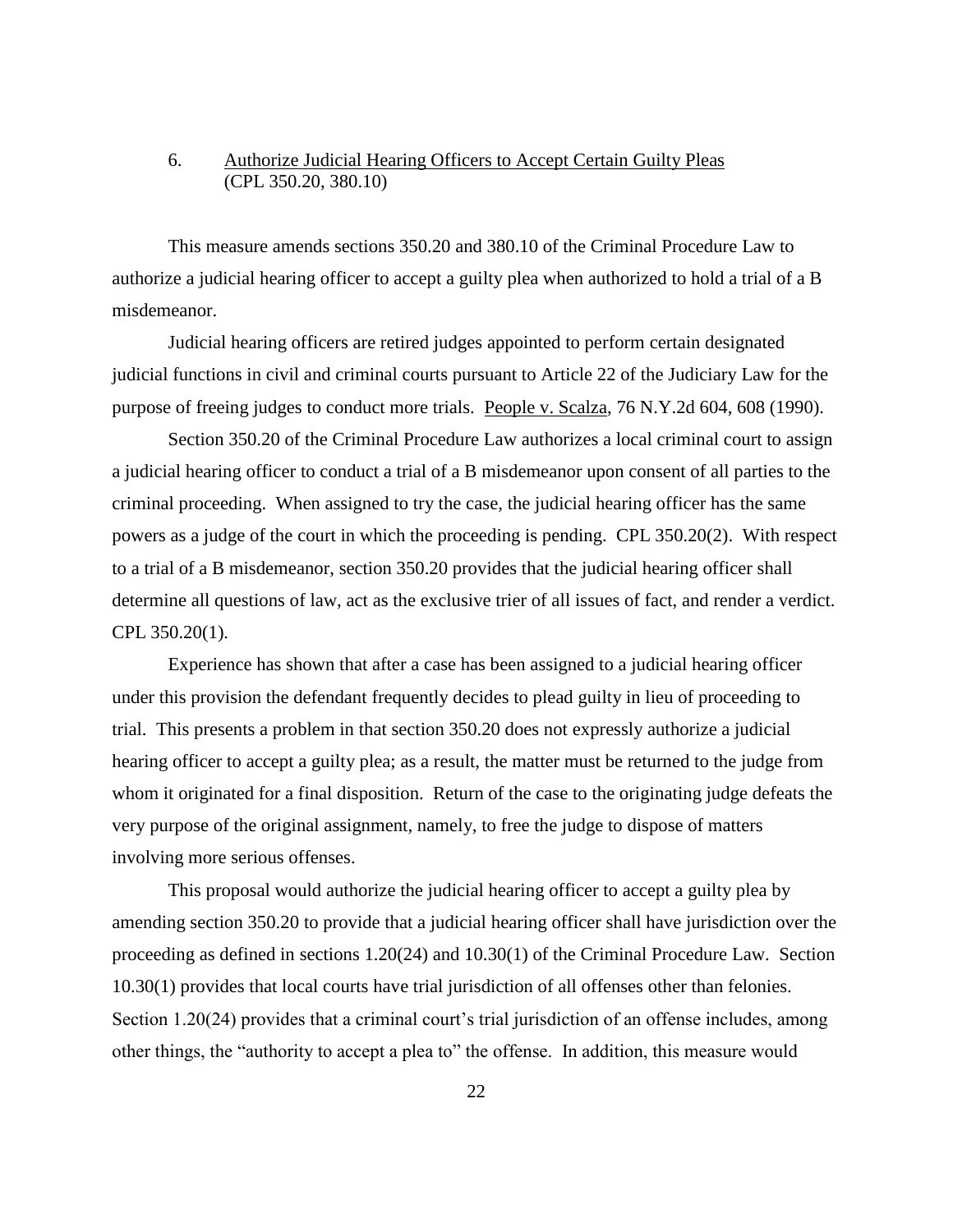amend section 380.10 of the Criminal Procedure Law to provide that the sentencing procedure set forth in that statute applies to all offenses, including those adjudicated by judicial hearing officers.

By authorizing a judicial hearing officer to accept a guilty plea, this measure would enable the judicial hearing officer to fully dispose of the matter assigned to him or her and thereby conserve judicial resources.

# Proposal

AN ACT to amend the criminal procedure law, in relation to authorizing a judicial hearing officer to accept a guilty plea when assigned to conduct a trial

The People of the State of New York, represented in Senate and Assembly, do enact as follows:

Section 1. Subdivision 2 of section 350.20 of the criminal procedure law, as added by chapter 840 of the laws of 1983, is amended to read as follows:

2. In the discharge of this responsibility, the judicial hearing officer shall have the same powers as a judge of the court in which the proceeding is pending, which includes authority to accept a plea to or in satisfaction of the accusatory instrument. The rules of evidence shall be applicable at a trial conducted by a judicial hearing officer.

§ 2. Subdivision 1 of section 380.10 of the criminal procedure law, as amended by chapter 840 of the laws of 1983, is amended to read as follows:

1. In general. The procedure prescribed by this title applies to sentencing for every offense, whether defined within or outside of the penal law; provided, however, where a judicial hearing officer has conducted the trial pursuant to section 350.20 of this chapter, or accepted a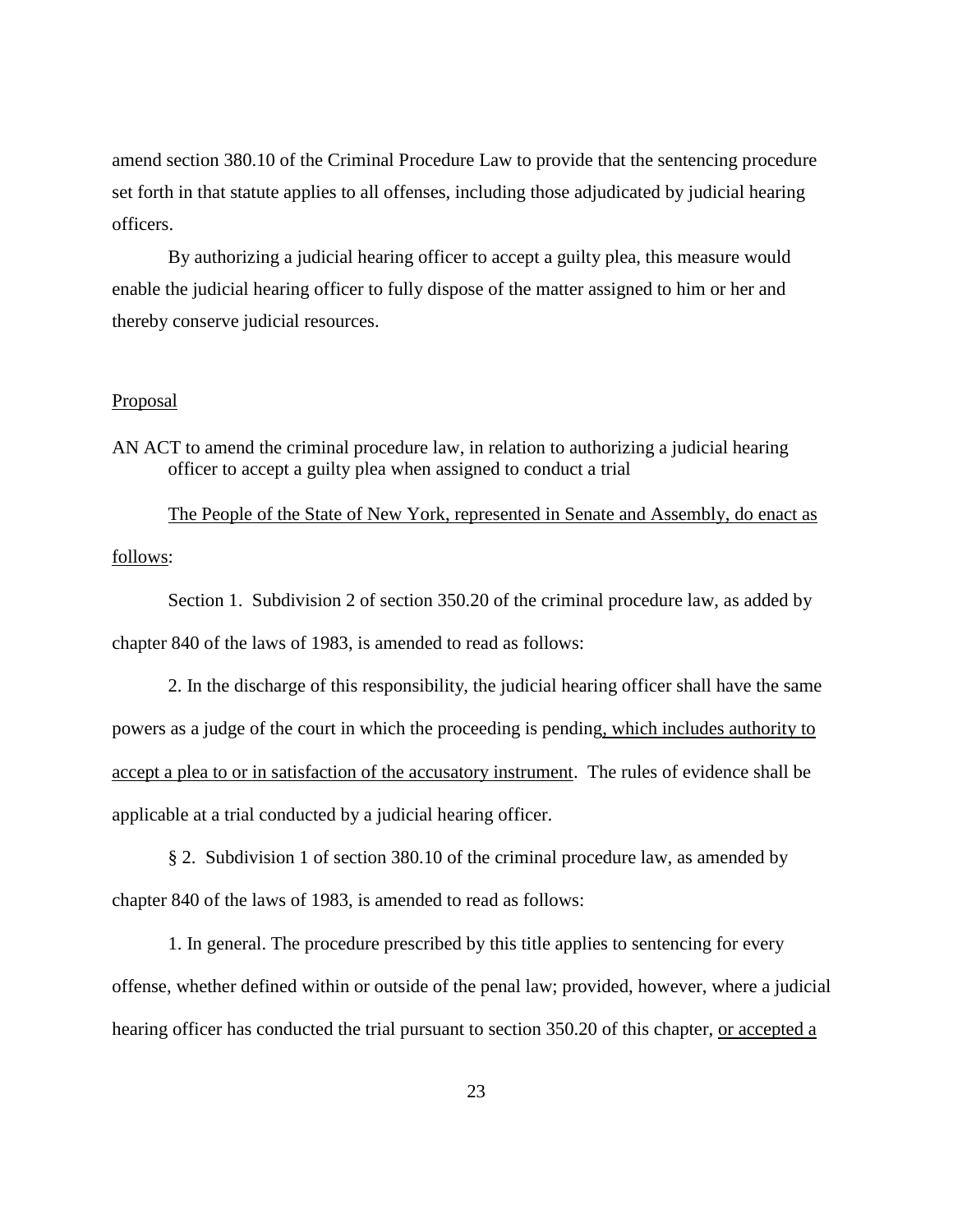plea to or in satisfaction of an accusatory instrument, all references to a court herein shall be deemed references to such judicial hearing officer.

§ 3. This act shall take effect on the first day of November next succeeding the date on which it shall have become a law and shall apply only to accusatory instruments filed on or after such effective date.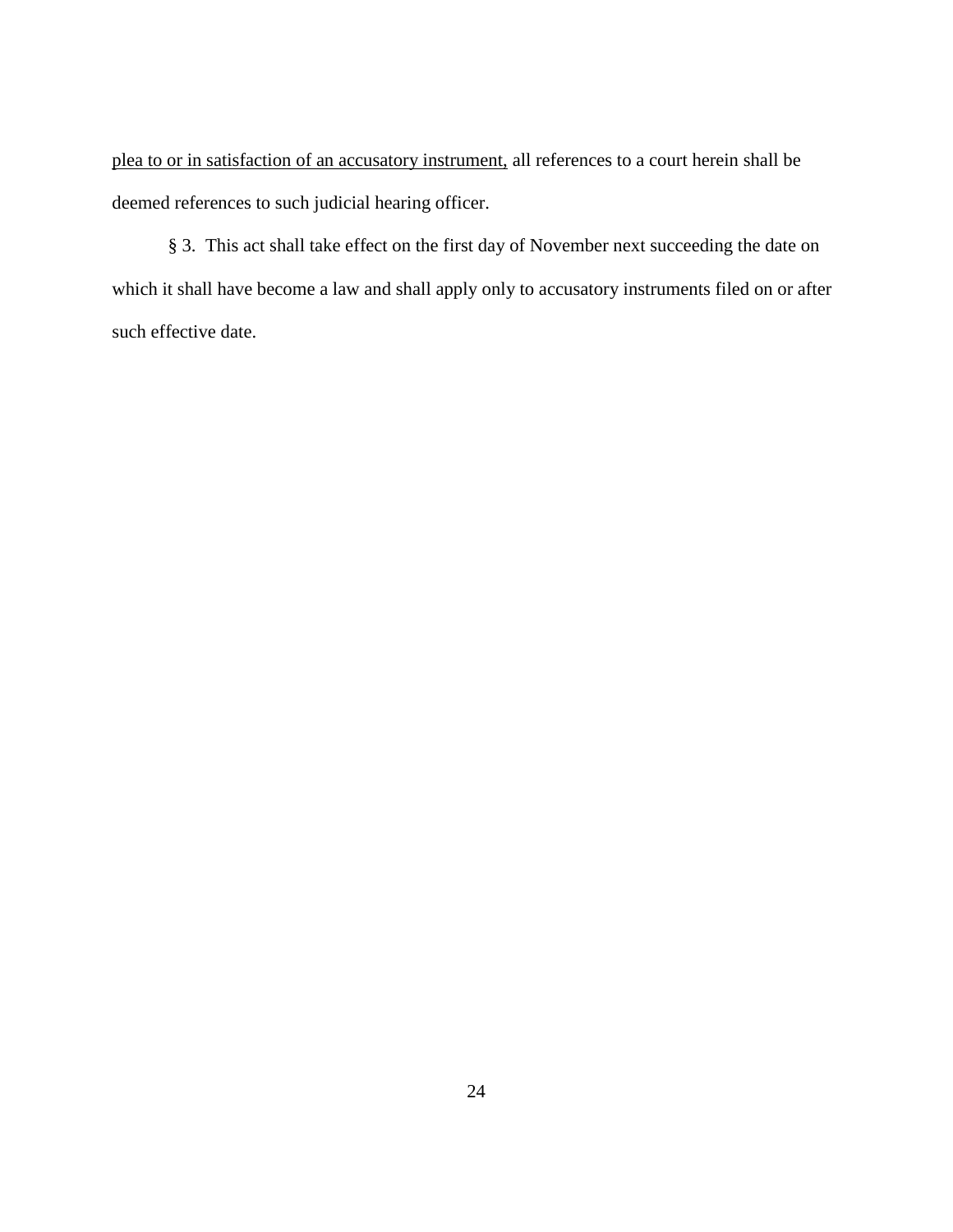# 7. Expanding Statewide the Current Authority for Single-Judge Trials in B Misdemeanor Cases (CPL 340.40(2))

This measure amends section 340.40 of the Criminal Procedure Law to expand statewide the current authority of a local criminal court to hold a single judge trial where the potential term of imprisonment for the offense is not more than six months.

Section 340.40(2) of the Criminal Procedure Law now provides that a defendant charged by information with a misdemeanor must be accorded a jury trial, except that, in the New York City Criminal Court, a defendant must be accorded a single judge trial where the authorized term of imprisonment for the charged misdemeanor is not more than six months.

This measure would extend the exception now applicable only in the New York City Criminal Court to all local criminal courts. Thus, in local criminal courts located outside of New York City, trials of class B misdemeanors would be nonjury trials only. This measure does not infringe on a defendant's right to a jury trial because, under the Constitution, the right to a jury trial attaches only when the defendant is charged with a crime for which the maximum penalty is more than six months' incarceration. See Baldwin v. New York, 399 U.S. 66 (1970).

This measure would save substantial time and money in a number of ways. By freeing up limited jury resources, this measure would enlarge the misdemeanor trial capacity of the State's local criminal courts. By authorizing single-judge trials for offenses less than six months, this measure would shorten the time from arraignment to trial, reduce costs associated with impaneling juries, and ensure an adequate supply of jurors for the trial of more serious misdemeanors and felony charges. These fiscal and administrative advantages would especially benefit District Courts on Long Island, upstate City Courts and busy suburban Justice Courts.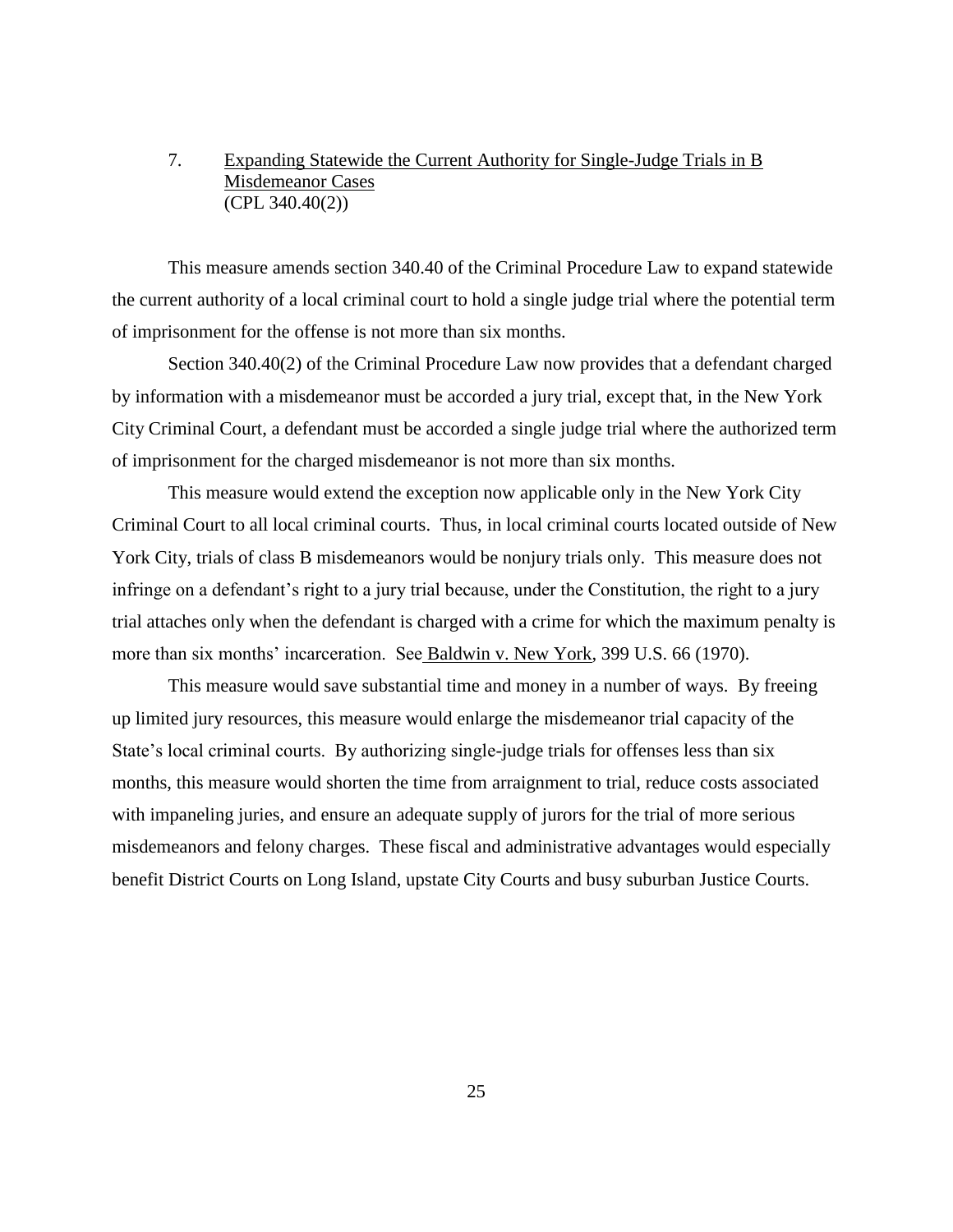#### **Proposal**

AN ACT to amend the criminal procedure law, in relation to trial in certain local criminal courts

The People of the State of New York, represented in Senate and Assembly, do enact as follows:

Section 1. Subdivision 2 of section 340.40 of the criminal procedure law, as amended by chapter 673 of the laws of 1984, is amended to read as follows:

2. In any local criminal court a defendant who has entered a plea of not guilty to an information which charges a misdemeanor must be accorded a jury trial, conducted pursuant to article three hundred sixty, except that [in the New York city criminal court,] the trial of an information which charges a misdemeanor for which the authorized term of imprisonment is not more than six months must be a single judge trial. The defendant may at any time before trial waive a jury trial in the manner prescribed in subdivision two of section 320.10, and consent to a single judge trial.

§ 2. This act shall take effect on the first day of November next succeeding the date on which it shall have become a law and shall apply only to informations filed on or after such effective date.

26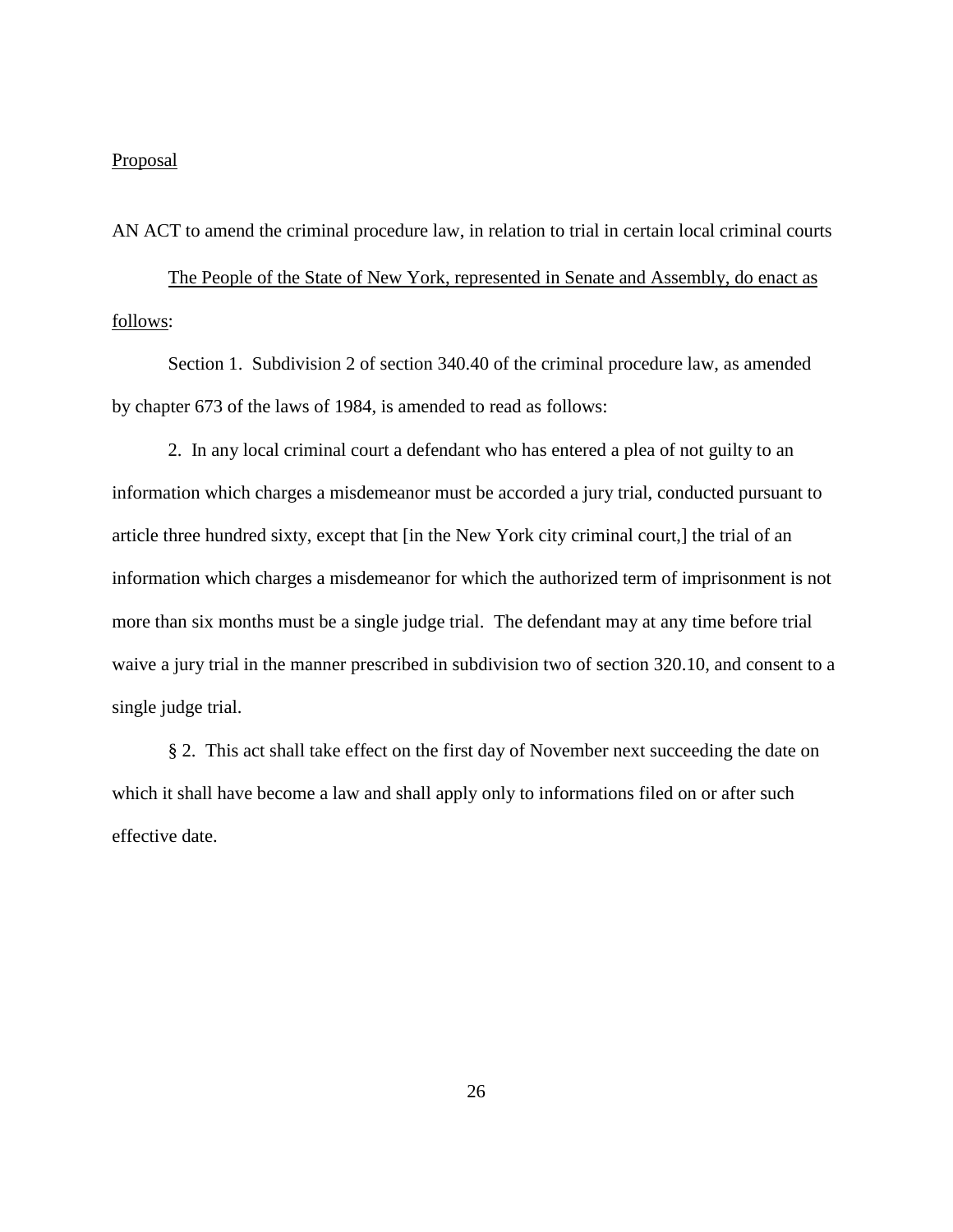# 8. Sealing Court Records of Action Dismissed on Motion of Prosecutor (CPL 160.50)

This measure would amend section 160.50 of the Criminal Procedure Law to authorize the sealing of the court records in a criminal action or proceeding in the event that the charges are dismissed upon motion by the prosecutor.

Currently, section 160.50 of the Criminal Procedure Law authorizes the court to seal the records of a criminal action or proceeding that has terminated in favor of the defendant. The purpose of the sealing rule is to ensure that the person charged with, but not convicted of, a criminal offense is free of the stigma of having been the subject of the charge. The records subject to this provision, which consist of all official records and papers, including judgments and orders of a court, but not including published court decisions or opinions or records and briefs on appeal, relating to the arrest or prosecution, including all duplicates and copies thereof, on file with the Division of Criminal Justice Services, any court, police agency, or prosecutor's office, must be sealed. See CPL 160.50(1). Subdivision three of this provision sets forth the specific circumstances under which an action or proceeding will be considered terminated in favor of the defendant. See CPL 160.50(3). The class of dispositions qualifying for such treatment includes acquittal and various specified dismissals and vacaturs. Id.

Prosecutors have the discretion not to proceed with a criminal action or proceeding. See People v. Thomas, 4 Misc.3d 57, 59 (Sup. Ct., App. Term 2004), aff'd 4 N.Y.3d 143 (2005). Despite the broad class of dispositions covered by section 160.50, however, it does not expressly authorize the sealing of court records when the prosecutor moves to dismiss the entire accusatory instrument or when the prosecutor elects not to prosecute after the accusatory instrument has been filed but prior to the arraignment. There is no reason to exclude the records associated with this class of dispositions from the sealing rule established by section 160.50. This measure would provide express authorization for inclusion.

By authorizing the sealing of court records upon the prosecutor's motion to dismiss or election not to proceed, this measure would extend the protections of section 160.50 to a person whose criminal case is terminated in his or her favor under these circumstances.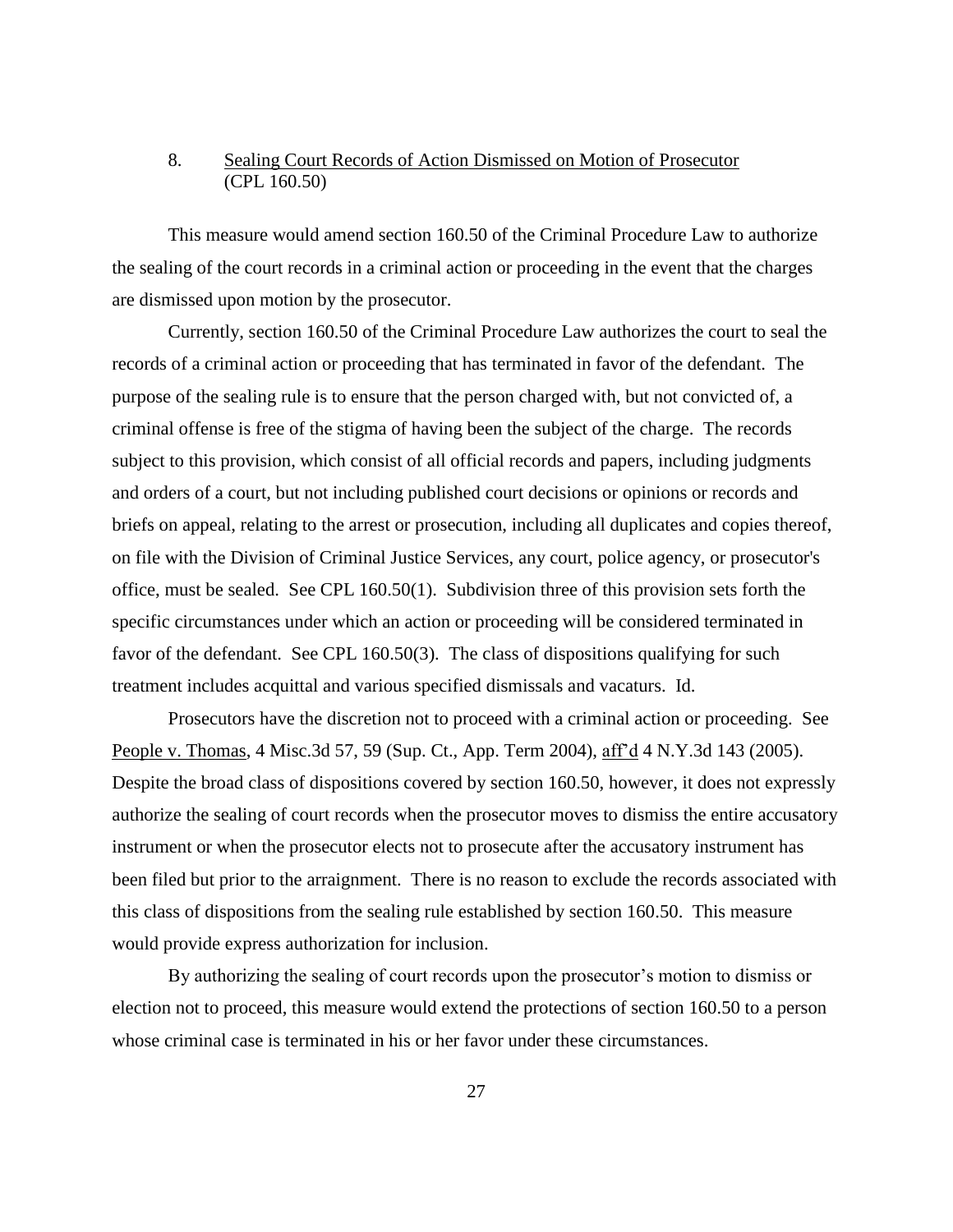## **Proposal**

AN ACT to amend the criminal procedure law, in relation to sealing of a court record upon dismissal of a criminal action upon motion of the prosecutor

The People of the State of New York, represented in Senate and Assembly, do enact as follows:

Section 1. Paragraph (b) of subdivision 3 of section 160.50 of the criminal procedure law, as amended by chapter 518 of the laws of 2004, is amended to read as follows:

(b) an order to dismiss the entire accusatory instrument against such person pursuant to section 170.30, 170.50, 170.55, 170.56, 180.70, 210.20, 210.46 or 210.47 of this chapter or on the motion of the appropriate prosecutor was entered or deemed entered, or an order terminating the prosecution against such person was entered pursuant to section 180.85 of this chapter, and the people have not appealed from such order or the determination of an appeal or appeals by the people from such order has been against the people; or

§ 2. Paragraph (i) of subdivision 3 of section 160.50 of the criminal procedure law is amended to read as follows:

(i) prior to the filing of an accusatory instrument in a local criminal court against such person or after the filing of the accusatory instrument but prior to an arraignment, the prosecutor elects not to prosecute such person. In such event, the prosecutor shall serve a certification of such disposition upon the division of criminal justice services and upon the appropriate police department or law enforcement agency which, upon receipt thereof, shall comply with the provisions of paragraphs (a), (b), (c) and (d) of subdivision one of this section in the same manner as is required thereunder with respect to an order of a court entered pursuant to said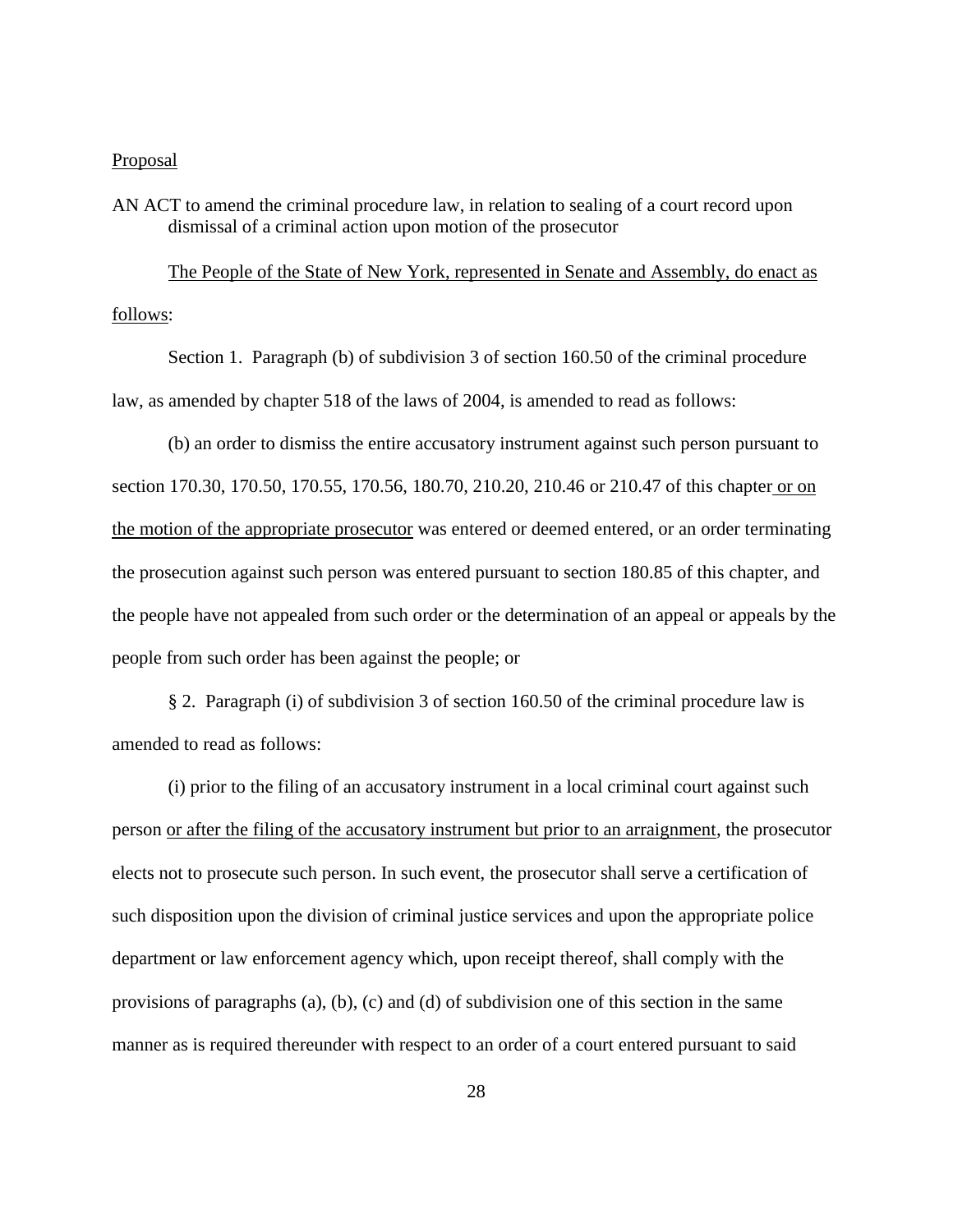subdivision one.

§ 3. This act shall take effect immediately.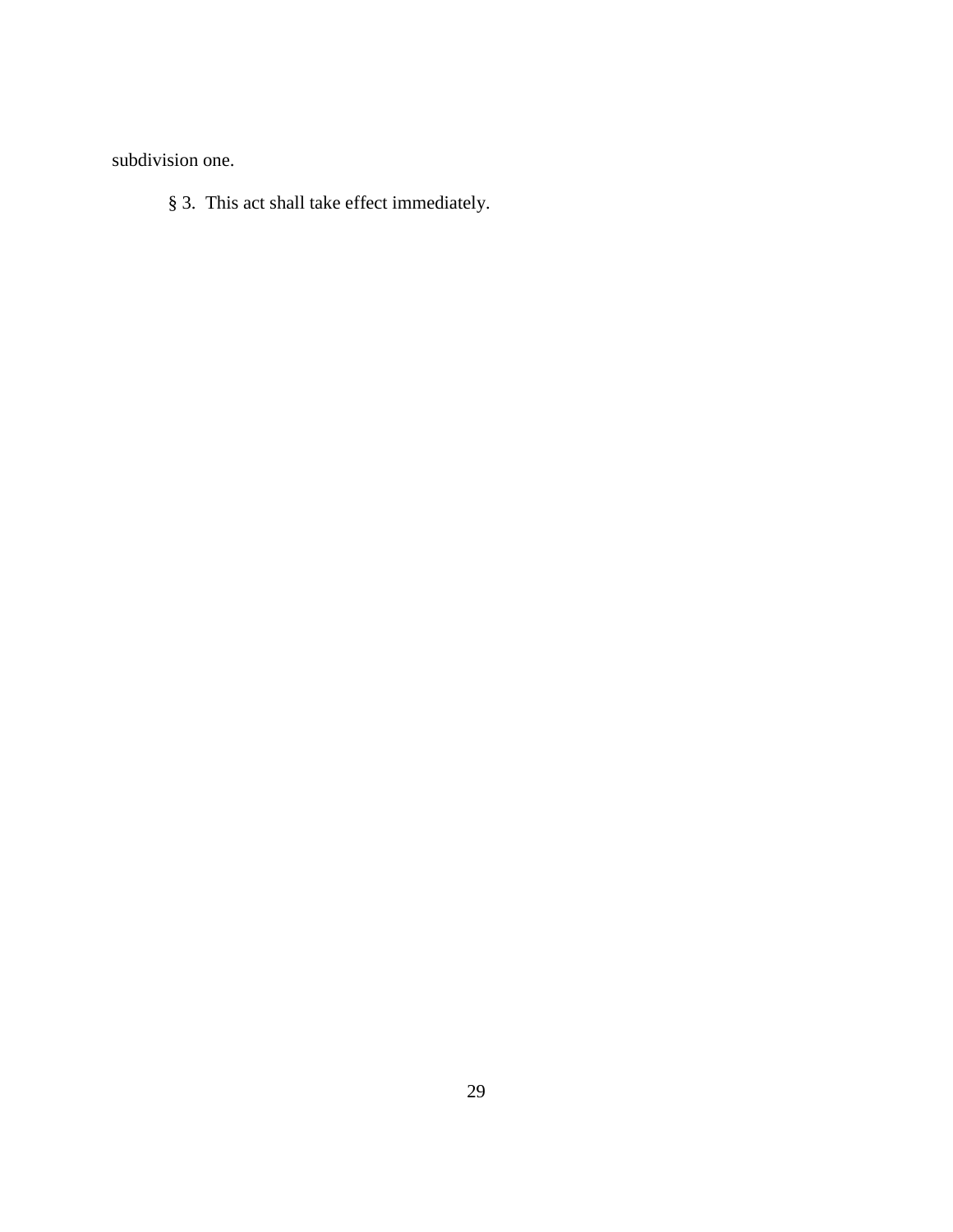9. Dangerous Dog Proceedings: Providing Courts with Discretion to Direct Seizure of a Dog after an Evidentiary Hearing. (Agriculture and Markets Law § 123(2))

Pursuant to the Agriculture and Markets Law ("AML"), a "dangerous dog" proceeding is commenced by the filing of an *ex parte* sworn statement describing an attack or threatened attack by a dog. AML  $\S$  123(2) requires the judge reviewing the statement to make an immediate determination whether there is probable cause to believe the dog is dangerous. If so, the court "shall issue an order to any dog control officer, peace officer . . . or police officer directing such officer to immediately seize such dog and hold the same pending judicial determination." Whether or not the judge finds probable cause for seizure, he or she is required to hold a hearing on the complaint within five days.

Under the statute, where the court finds probable cause that a dog is dangerous the court is required to direct seizure of the dog prior to holding an evidentiary hearing or giving the respondent an opportunity to be heard. While seizure may be appropriate in many cases, mandatory seizure is not always practical or feasible. In addition, the statute is silent concerning whether the court may direct seizure of the dog following a hearing. Thus, where a judge does not find probable cause that a dog is dangerous until the conclusion of the evidentiary hearing, the statute does not at that point authorize seizure of the dog. While the court must make an immediate snapshot determination regarding seizure based upon unproven allegations at the outset of the proceeding, it has no ability to issue a seizure order after making a final determination that the dog is dangerous based on the evidence presented at the hearing. This loophole poses both public safety and enforcement concerns: where the dog has not been seized and the respondent does not comply with court-ordered conditions, such as subjecting the dog to spaying or neutering, professional evaluation or secure confinement, it would appear that the court would have to hold the dog's owner in contempt to ensure compliance.

In view of the foregoing concerns, AML § 123(2) should be amended to give the court discretion whether to direct seizure of a dog at the outset of the proceeding, and to authorize the court to direct seizure of a dangerous dog following a hearing on the merits.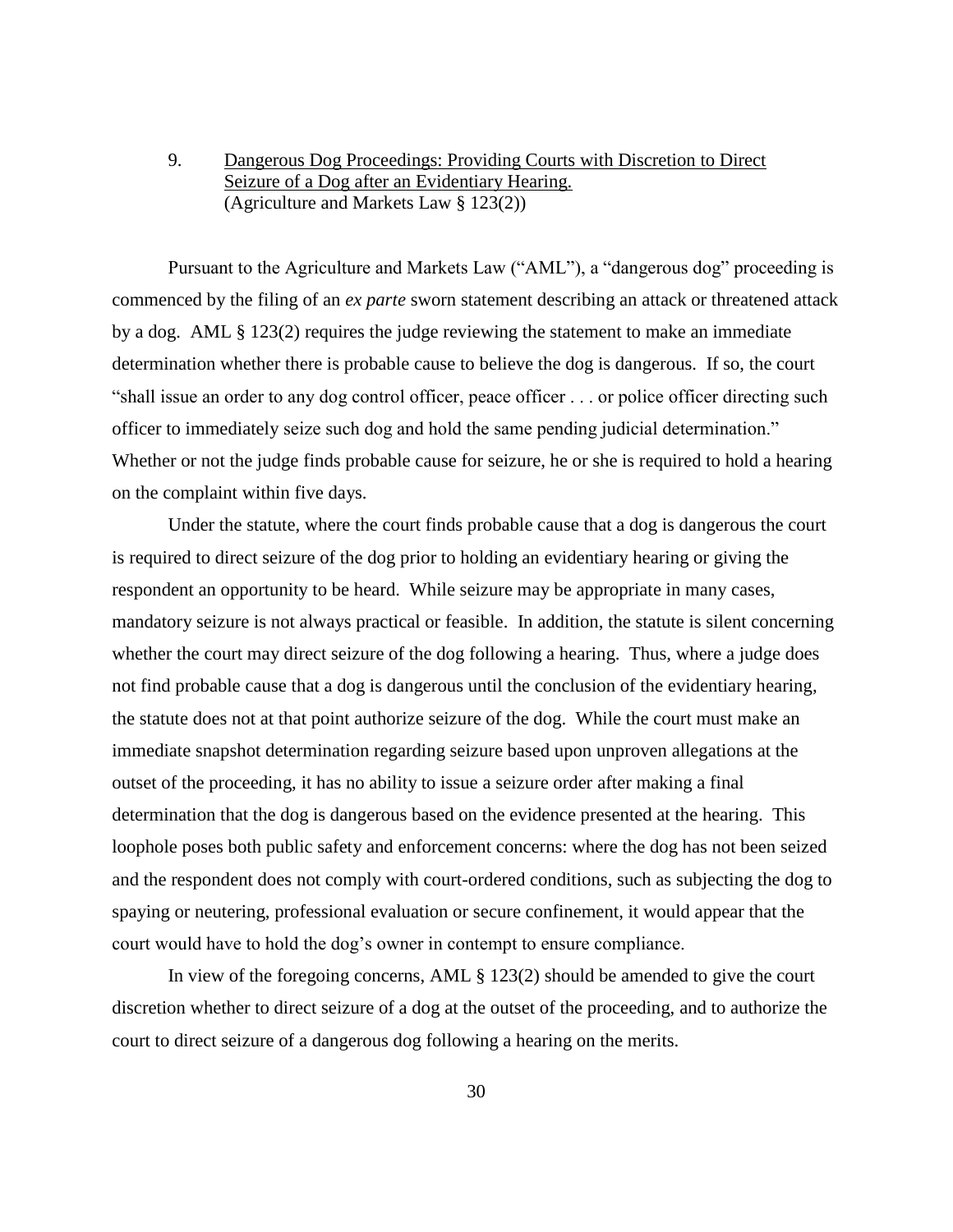## **Proposal**

AN ACT to amend the agriculture and markets law, in relation to dangerous dog proceedings

The People of the State of New York, represented in Senate and Assembly, do enact as follows:

Section 1. The first unlettered paragraph of subdivision 2 of section 123 of the agriculture and markets law, as amended by chapter 59 of the laws of 2010, is amended to read as follows:

Any person who witnesses an attack or threatened attack, or in the case of a minor, an adult acting on behalf of such minor, may, and any dog control officer or police officer as provided in subdivision one of this section shall, make a complaint under oath or affirmation to any municipal judge or justice of such attack or threatened attack. Thereupon, the judge or justice shall immediately determine if there is probable cause to believe the dog is a dangerous dog and, if so [shall] may issue an order to any dog control officer, peace officer, acting pursuant to his or her special duties, or police officer directing such officer to immediately seize such dog and hold the same pending judicial determination as provided in this section. Whether or not the judge or justice finds there is probable cause for such seizure, he or she shall, within five days and upon written notice of not less than two days to the owner of the dog, hold a hearing on the complaint. The petitioner shall have the burden at such hearing to prove the dog is a "dangerous dog" by clear and convincing evidence. If satisfied that the dog is a dangerous dog, the judge or justice may issue an order to any dog control officer, peace officer acting pursuant to his or her special duties, or police officer directing such officer to immediately seize such dog and hold the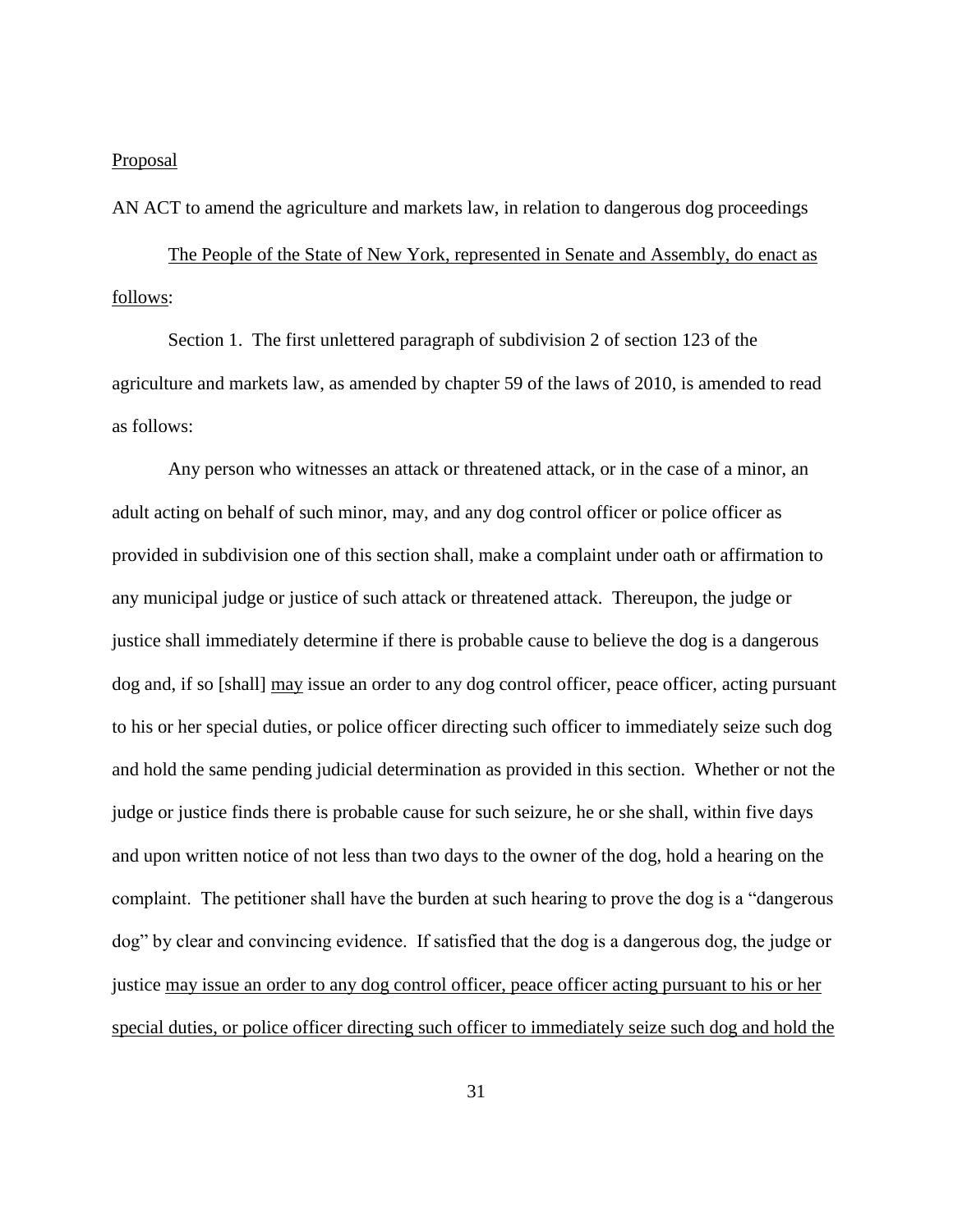same pending adequate proof satisfactory to the court of compliance with any other order of the court pursuant to this subdivision or subdivision three of this section, and further shall [then] order neutering or spaying of the dog, microchipping of the dog and one or more of the following as deemed appropriate under the circumstances and as deemed necessary for the protection of the public:

§ 2. This act shall take effect on the ninetieth day after it shall have become a law.